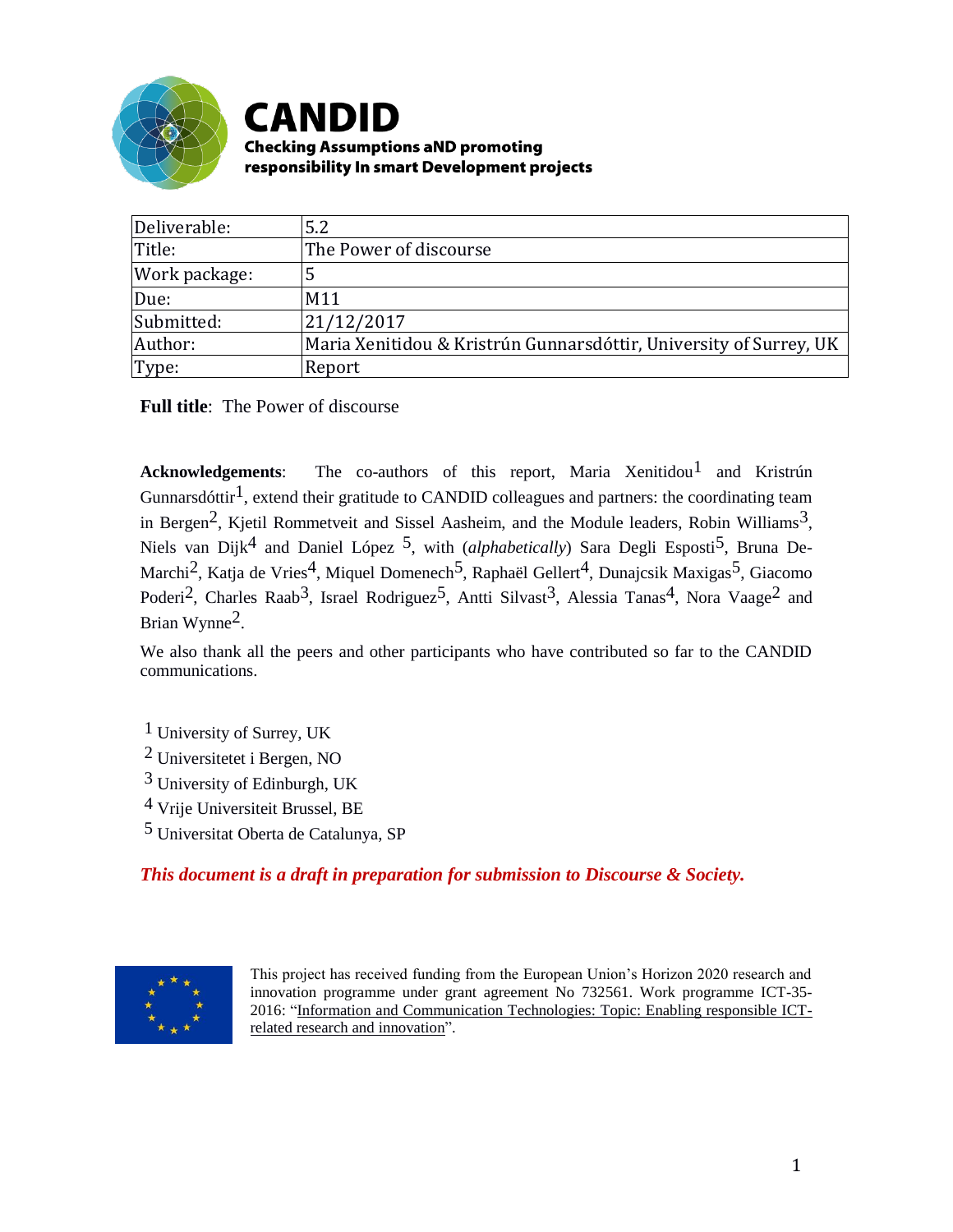# **Contents**

| 2.3.2 Institutional discourse (practitioner, political/elite, policy rhetoric as genres) 10 |  |
|---------------------------------------------------------------------------------------------|--|
|                                                                                             |  |
|                                                                                             |  |
| 3.2 For whom is all this 'meant'? Constructing Europe and (European) citizens 17            |  |
|                                                                                             |  |
|                                                                                             |  |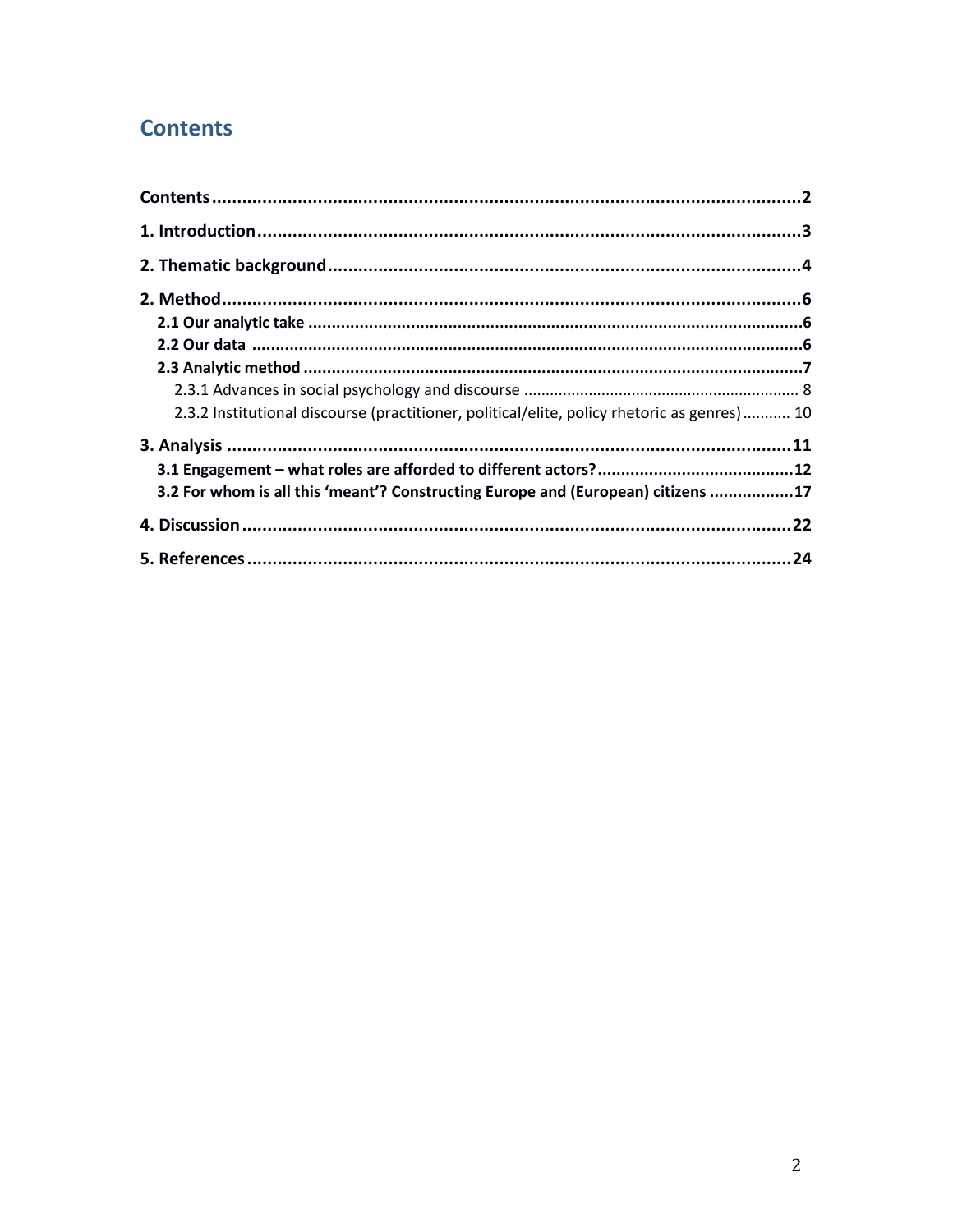## **1. Introduction**

 $\overline{a}$ 

*This report constitutes deliverable D5.2, titled "The Power of Discourse". It is prepared as part of WP5 on "Smart Discourse", which has overall been working with Modules 1-3 of the CANDID project<sup>1</sup> (http://candid.no) in reviewing textual materials to look at issues we have identified as topics to address with peers in the Social Sciences, Information and Communication Technologies, Engineering, with legal scholars and practitioners. The modules consist of: Module 1 – User and Design Configurations, Module 2 – Risks, Rights and Engineering, and Module 3 – Sensing Infrastructures. For these modules, selected cases within smart health care, smart systems for energy management, pollution control, infrastructural and disaster management have been considered in the analysis of discourses on smart. In this report, however, we take the opportunity to focus specifically on EU policy discourse and discourse-analytic method in preparing this document as a draft paper for journal submission*.

This paper analyses discourses of *smart*, a watchword used to mark recent shifts in technological development. The future will become one of smart homes, smart cities, smart healthcare, smart energy grids and metering and, more generally, the fusion of everyday practices and the so-called Internet of Things (IoT). We focus on who is included and excluded in the discourse as well as the ways in which the beneficiaries of so-called smart developments are constructed. In particular, we focus on constructions of agency – both human and non-human – and on the implications these constructions have for managing identities, formulating ingroups and outgroups and negotiating group boundaries. An emphasis on agency however, does not exhaust our analytic interest in discourses of smart. Strategic research and innovation agendas are formulated by governmental and supra-national agencies who decide the innovation policies in consultation with industries and academe and, consequently also, the investment priorities using public funds. The uptake of discourse on smart in European innovation policy is a case in point, considering for example the Digital Agenda for Europe (European Commission 2010b), and the pivotal role advanced Information and Communication Technologies (ICT) have in depicting a future Europe equipped to address the societal challenges of the day (European Commission 2011a). Policy and policy-related documents function as normative and regulatory resources in this respect, in organising what this future should look like, and by funding research on the ground the Commission meets a set of criteria that have been identified to bring the future to life. We are not implying that innovation policies are straightforwardly and seamlessly applied. The actors implicated in visions of the future may knowingly resist the roles reserved for them (see Xenitidou & Elsenbroich, *in prepration*), or not quite 'fit' in, as we will discuss below, or have their own interests and agendas (see Pickering, 1992). Hence, our focus is guided by our interest in the power relations that come into play, i.e., in voices that arise from positions of power to frame the ways in which this emerging new everyday world is constructed and constituted, as it appears, *on behalf of* the citizenry. We can say, our main aim, and concern at the same time, is to interrogate normative voices in policy and policy-related discourse of smart, but also the normative rhetorical resources therein. While we have identified voices reactive to normativity *in the content of discourse* (see

<sup>&</sup>lt;sup>1</sup> Checking Assumptions aND promoting responsibility In smart Development projects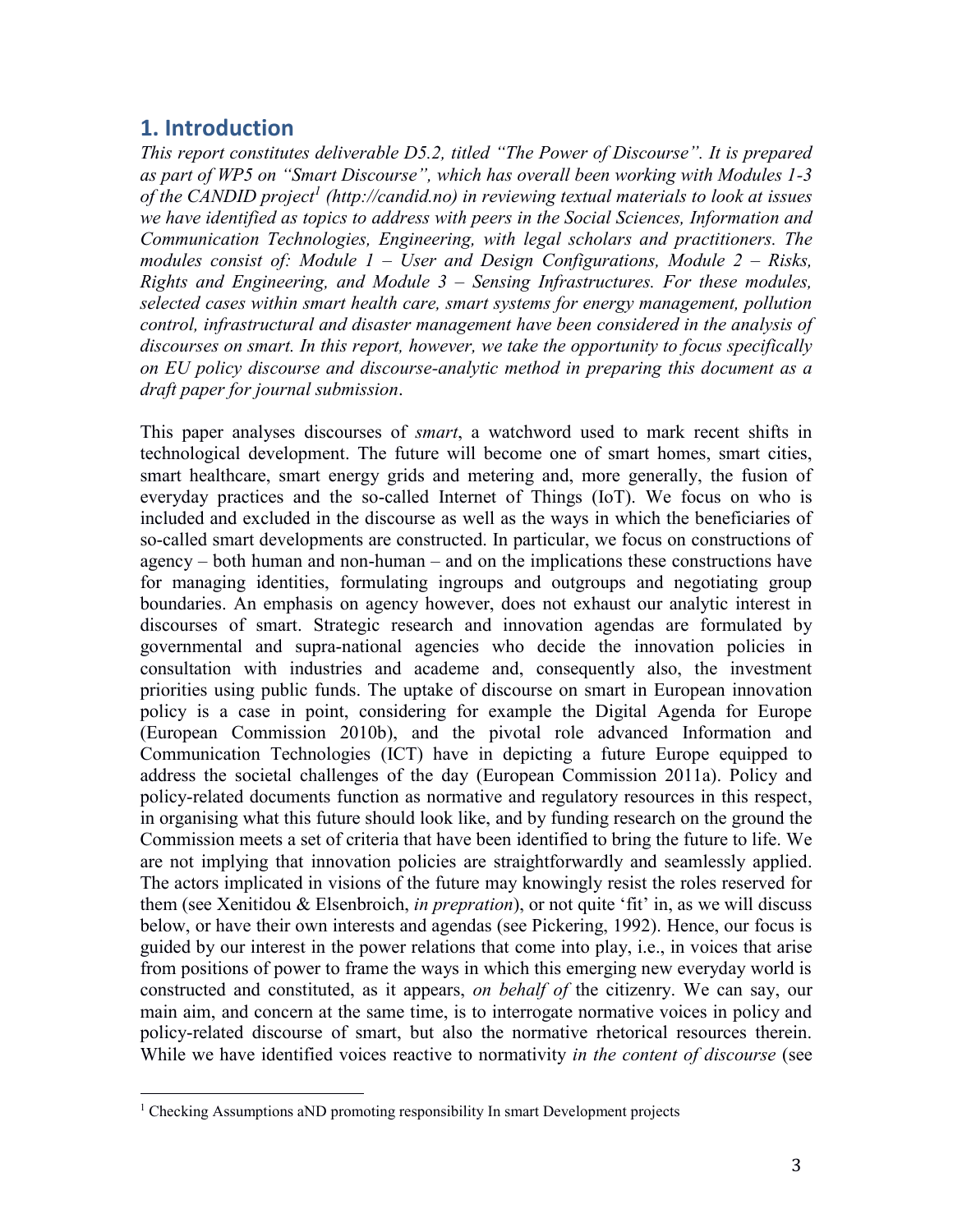Xenitidou & Gunnarsdóttir, 2017)*,* we observe that normative ways of talking *about* smart, about future innovation and those positioned as beneficiaries, risk debilitating meaningful and potentially useful deconstruction. To shed light on the matter, we employ a discourse analytic approach.

## **2. Thematic background**

This paper draws on the Horizon2020 project titled CANDID, focusing on smart technologies and systems in specific areas of development: smart infrastructures (e.g., the smart city), users and designs (e.g. smart homes, smart care and energy use), and the engineering of data, privacy and rights protections. The naming of technological solutions as 'smart' and what that can stand for, stretches much further afield. Similar notions have been a 'hot' topic in electronics engineering and materials science going back to the 1990s. They incorporate various ways of talking about how to take innovation into the 21st century, e.g., *ubiquitous computing* (Weiser, 1991) and *ambient intelligence*  (AmI) (Aarts and Marzano, 2003). This *innovation talk* has taken on an assortment of guises, however, sharing a vision of pervasive, integrated and context-aware networks of computing and communications systems with sensors and actuators for smarter or more intelligent (and more efficient) ways of *doing things* in production and all areas of life.

Arguably, it is within the purview of innovators and industries to design and engineer in this area, to develop viable business models and deliver marketable solutions. At the heart is a principle of supply and demand, and of rational calculating consumers. As the argument goes, if technological solutions find markets, they must be what people want. If industries are profitable, the business models must be sound. However, innovation practice is not quite that straightforward. While the US government strategically funds military research and innovation, thus, by proxy the associated industries, the European Commission operates innovation policies and strategic agendas to subsidise European industries and their collaborations with academe. And, the advisory bodies in setting the priorities for innovation investment in Europe consist of industry spokespersons and academic research leaders, e.g., the Connect Advisory Forum (CAF), engaging also spokespersons from civil society organisations (CSO).

It is for this reason that we choose to focus on European policy discourse, rather than industry public relations and other media emerging in the marketplace to promote smart new products and systems. The fact that a supra-national agency is profoundly instrumental in depicting and promoting societal futures in and through discourse of smart, bears upon the relationship between governance and publics, state and citizens. Visions of integrated and context-aware systems have been a topic in European policy circles since the formation of the Advisory Group (AG) to the Information Society Technologies (IST) agenda in preparation for the  $6<sup>th</sup>$  Framework Programme (ISTAG, 1999, 2000, 2001). Over time it became evident that the Social Science and Humanities (SSH) disciplines should be brought to the table for better understanding of societal acceptance and challenges, and innovation policy has been shifting towards so-called integrated and interdisciplinary solutions to societal problems, however, positioning advanced ICTs in a pivotal role (European Commission, 2010a, 2010b, 2011a). More recently, a programme of Responsible Research and Innovation (RRI) has taken shape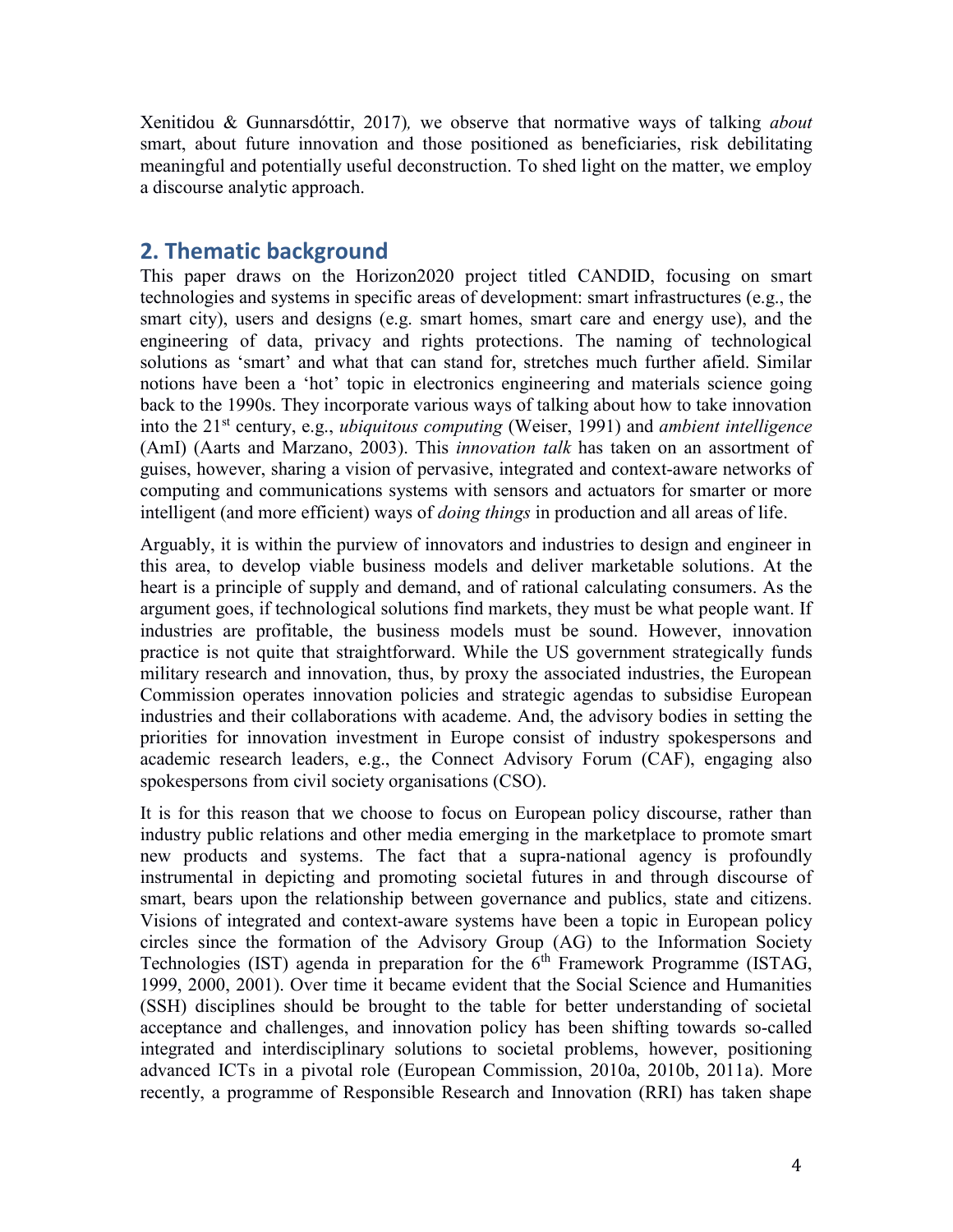with the aim to improve upon the culture of accountability in scientific and technological development (European Commission, 2012a), and the RRI agenda and SSH disciplines are now embedded in ICT-related parts of the Horizon2020 work programme (European Commission, 2015).

One question to ask then is what exactly these agendas and programmes aim for in terms of societal development, who truly benefits and how? Are there any counter discourses to consider, of articulating and arguing *some other* innovative and societally beneficial ways of *doing things* for a better society? A related issue to take into account, turns on the question of promise. Publicly subsidised research and innovation is increasingly under pressure to demonstrate societal benefits and translate into practice. Hence, *promise* is key in articulating what smart stands for, although, the term is typically vague or, say, definitionally loose (cf. Lowy, on the "possibilities" that loose terms enable as boundary objects). Smart homes for assisted living *will* sort out the strain on our health systems, benefit the growing elderly population and those with chronic conditions (European Commission, 2012b). Smart cities *will* sort out infrastructural and environmental problems (European Commission, 2012c). The Digital Agenda for Europe *will* deliver growth and competitiveness. More generally, smart will bring about *the new everyday*, as proponents of the AmI agenda put it, a world in which people can relax and enjoy their everyday lives by relying on context-aware sensor and actuator systems to assist them, prompt them (or relevant others), entertain them and act on their behalf.

At a closer look however, it appears that smart technologies and systems so far in production, are fragmented and problem-solution specific, while the grander vision of fully integrated environments has not come to pass. The economic benefits remain uncertain of rolling out smart/mobile health solutions or other services paid for by public funds and built on technological development in this area (e.g., European Commission 2011b). Rather, individual solutions typically rely on *first markets* or, as in a case of smart meters in the UK where the cost of installing the meters is indirectly passed onto consumers. So-called smart devices and apps, designed to support home remote control, shopping, entertainment, travel, fitness and leisure are all examples of developments in markets aimed at consumption and disposable incomes, whereby the 'greater good' may quickly fade from view. Already in the early days of AmI research, the critique arose that "[g]eared as it seems to be to the affluent, much of Ambient Intelligence looks like superfluous 'gadgets for the rich'" (van Lente and Homburg, 2003, p. 31).

At the heart of the question we are asking then is what meanings are attached to developments that can radically refigure the everyday of (some) individuals by fuelling their desires and lifestyle needs, however, failing to deliver on practical social benefit to all, e.g., revolutionising the health service to deliver more equitably. Or, to draw on Aldus Huxley (1931), is it *smart new world*? Setting aside the implications of a smart new world, the discursive materials we have chosen for analysis here function as tangible, normative and regulatory resources in shaping an ideological and political agenda for the Innovation Union and its citizens, i.e., constructions of smart that we shall problematise as well as constructions of beneficiaries as various formulations of individuals, groups and society at large.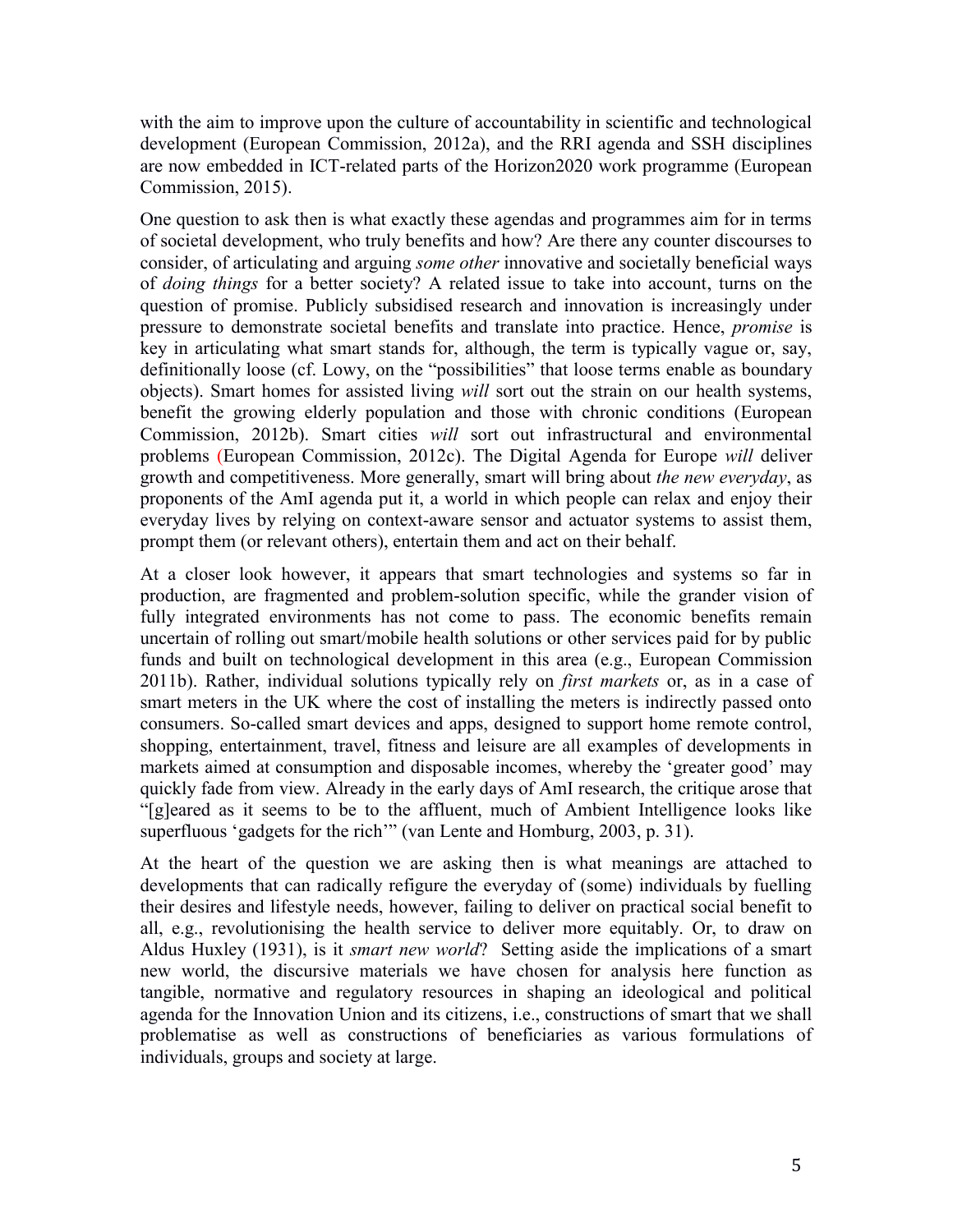## **2. Method**

In this section we discuss our method, acknowledging that it is not disconnected from the arguments we raise, as both have built in our own assumptions (see Tseelon, 1991). The section is split into three subsections, articulating what our assumptions are and the data we are considering in order to address our aim and analytic take. This may imply a narrative coming full circle – a rhetorical strategy we ourselves scrutinise in our data. Our task has been to enable dialogue across epistemic networks, which has included communication with peers (see deliverables D2.2, D3.2 and D5.3), engaging with EC policy texts and interview discourse on the 'digital world', 'smart' developments and 'responsible research and innovation'. We claim that our data and the way we handle them enable the arguments we formulate and, importantly they are open to other/further investigation with the authors and others associated with the discursive materials at hand.

### **2.1 Our analytic take**

A key issue to address is what we mean by 'normative' here in reference to EC policy and policy-related discourse. One way to respond to this is by appealing to intertextuality. Intertextuality is indicated in the ways in which texts interact (what resources what) as well as for whom and by whom. In that sense, while it may be said that normativity is different for different socialities, or that there are many normativities, what matters for us in this study is agentive political power capable of enacting certain agendas over others. This is important in so far as those who are not invited to contribute substantively to such agendas are presented with versions or imaginaries of a future world, found in policy, political, elite and practitioner discourse, while navigating and negotiating their own versions.

The rationale for focusing on discourses, related to the European Commission in particular, centres on their role, not only as key in framing the approach to smart developments, including the ways in which notions of smart are constituted, but also and, by implication, in affording access to different actors and in managing agentive power. This approach is grounded in the view that discourse is performative (Austin, 1962), constituting and constitutive of real-life consequences (see *inter alia*, Callon 2007), which reflects our own framing of EC policy documents and policy-related discourse as normative, although, we have treated these documents as only one part of the assemblages that make up discourses of smart (Latour, 2005).

### **2.2 Our data**

l

We consider four types of data: (i) EC policy documents (N=8), including 2016-2017 work programmes and communications documents (SWAFS<sup>2</sup> and European Research Infrastructures), documents related to RRI  $(N=3)$ , and minutes, recommendations and position papers (most notably those of  $CAF<sup>3</sup>$ , N=13), (ii) interviews with EC policy officers, members of advisory forums and practitioners (N=5) and CANDID

<sup>2</sup> SWAFS stands for Science With And For Society

<sup>&</sup>lt;sup>3</sup> CAF stands for (DC-) CONNECT Advisory Forum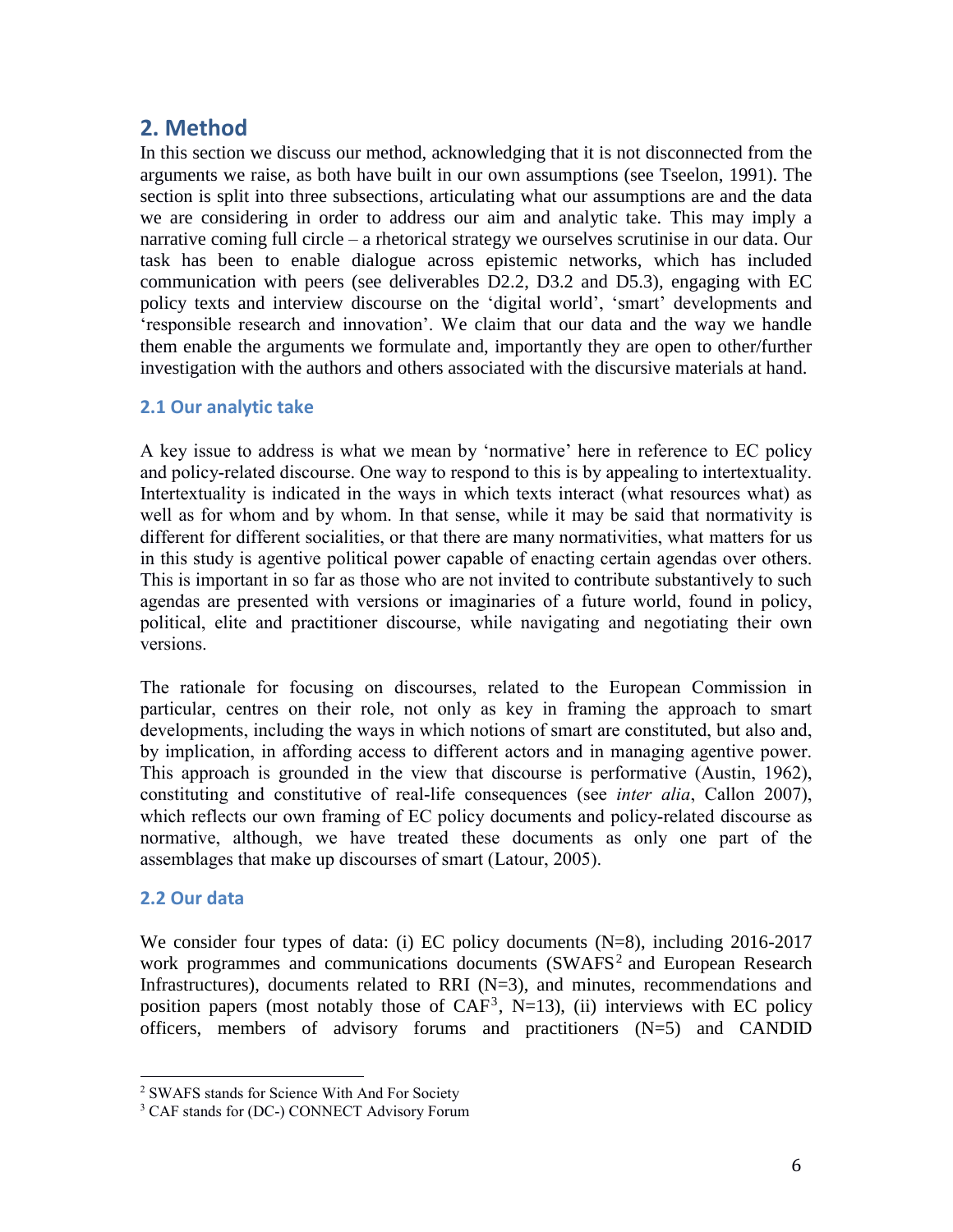communications with peers  $(N=110)$ ; (iii) talks in conferences  $(N=1)$  as well as (iv) web texts from the official EC webpages.

We have taken into account the context-dependencies of document availability, how they are interacted with and how they function as tangible, normative and regulatory resources (see European Commission, 2008) on 'the digital world' and 'innovation', for example, in reference to the Digital Single Market (DSM) and Innovation Union web pages.

While documents and other media seem to have critical agency, other critical actors in these assemblages are the policy-makers and the practitioners interacting with them in constructions of what smart stands for. We opted for interviews with EC officials and advisors as well as user group representatives interacting with the Commission on issues such as RRI, also drawing on extracts from policy documents to prompt our discussions with our correspondents.

### **2.3 Analytic method**

In this paper we focus on topics such as identity, categorisation, constructing selves and others, and *by implication*, inclusion and exclusion, and doing so in institutional settings (Drew and Heritage, 1992). As all of these topics traditionally concern social psychology, we opted for a discursive approach in social psychology to interrogate the ways in which these are constructed in discourse, EC policy texts and EC policy-related texts in particular.

The analysis is positioned within the discursive turn in social psychology, including discursive psychology (DP) (Edwards and Potter, 1992), rhetorical psychology (RP) (Billig, 1991) and critical discursive social psychology (CDSP) (Wetherell, 1998). It enables us to focus on regularities in discourse and in the lines of argumentation that are mobilised in terms of content, common place (Billig, 1991) and dilemmas (Billig et al., 1988) around which the arguments develop as well as the discursive strategies used to formulate them (Edwards and Potter, 1992). We pay attention to the ways in which participants orient to issues and position themselves, considering both local and macrosocial implications. There are also significant insights to gain by considering speakers' identities and paying attention to the footing (Goffman, 1981) from which certain arguments are formulated, the stakes and the accountability management that goes on (Edwards and Potter, 1992).

The original project of DP was the critical reflection on the theory and method of cognitive psychology (Potter and Wetherell, 1987). The focus has been the ways in which social psychology may have psychologised its subject, attributing psychological categories to explain behaviour and developing theory on those bases. Counter to that in DP, identity, categorisation, inclusion and exclusion are examined for being made relevant in talk rather than as internal mental states studied by triggering external behavioural evidence. Work in this area has, invariably, focused on the ways in which rationality was treated as a norm in social psychological theory, for example leading to a treatment of prejudice as a failing of human rational thinking, i.e., pathologising the prejudiced "other" (see Wetherell and Potter, 1992).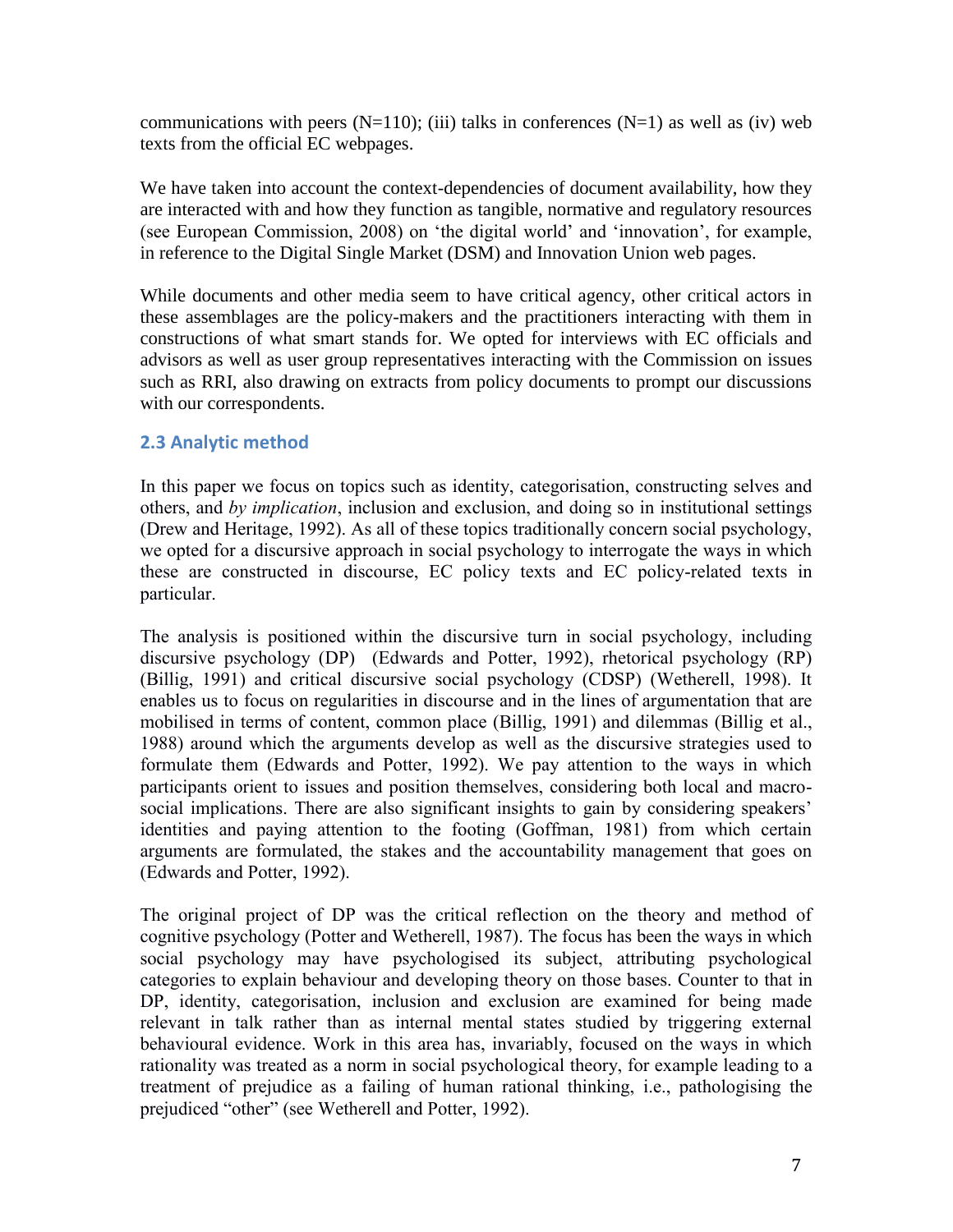#### **2.3.1 Advances in social psychology and discourse**

Advances in social psychology and discourse concern both the substantive topics addressed by this field as well as advances in the paradigm itself. As regards the former, social psychologists who employ discursive and rhetorical approaches have interrogated assumptions and constructions in traditional social psychological research. For example, Gibson (2013) focuses on the Milgram obedience experiments, analysing the recordings of the verbal interactions between the experimenter and the participants as well as questioning the ways in which obedience was constructed in the first place.

As regards to extending the paradigm, the term Critical Discursive Social Psychology (CDSP) was coined by Wetherell (1998) as a synthesised approach, combining the focus of Discursive Psychology to the analysis of discourse with post-structuralist theories that examine how representations of social phenomena come into being, circulate in certain socio-historical contexts, and have consequences (Bozatzis, 2009; Edley, 2001; Wetherell, 1998). Emphasis on accountability is quite relevant in this respect: "the way in which people display sensitivity to what might be inferred about their psychological state from what they say" (McKinlay & McVittie, 2008, p. 13). Sensitivities in discourse to inference and interpretation, are seen as informing the way in which people talk, e.g., wishing to appear rational, and presenting what they say as true and factual, not subjective or simply a matter of opinion.

CDSP pays attention to the rhetorical strategies participants use to manage their accountability when they engage in verbal interaction (Edwards, 1997; Edwards & Potter, 1992; Potter, 1996). It also scrutinises discourses mobilised for the socio-historical debates they can carry over time, and the intergroup relations represented in historical developments of these discourses that can then serve to maintain or undermine existing social inequalities and power relations. This approach has some overlaps with the emphasis in rhetorical psychology (Billig, 1991), on talk as inherently argumentative and employing rhetorical skill in the sense that it is organised rhetorically with the aim to persuade.

We believe that the critique relevant to discursive approaches in general and DP in particular is somewhat addressed by CDSP. Yet, we also engage with this critique to the extent it is of relevance to this paper. First, the critique concerns the status of reality – "What about reality?" "What is outside discourse?" (Jorgensen and Philips, 2002, p. 177): There are two ways to respond to this from a discourse analytic point of view: first, people's concerns are made relevant discursively, such as in the case of epistemic wars (also fought discursively), but this does not exclude subject positions and lived experiences ("the discourses we live by"). In addition, meaning ascriptions and changes in them are collective social processes *but also, importantly,* they are entangled in power relations and ideological regimes. Therefore, discourse as truth regime is constitutive of, resisted through, etc. Jorgensen and Philips (2002) argue to that end "[t]hat the social is constituted does not make it any less real" (p. 178), nor does it imply equal access or representation of agency in it, *we would argue*.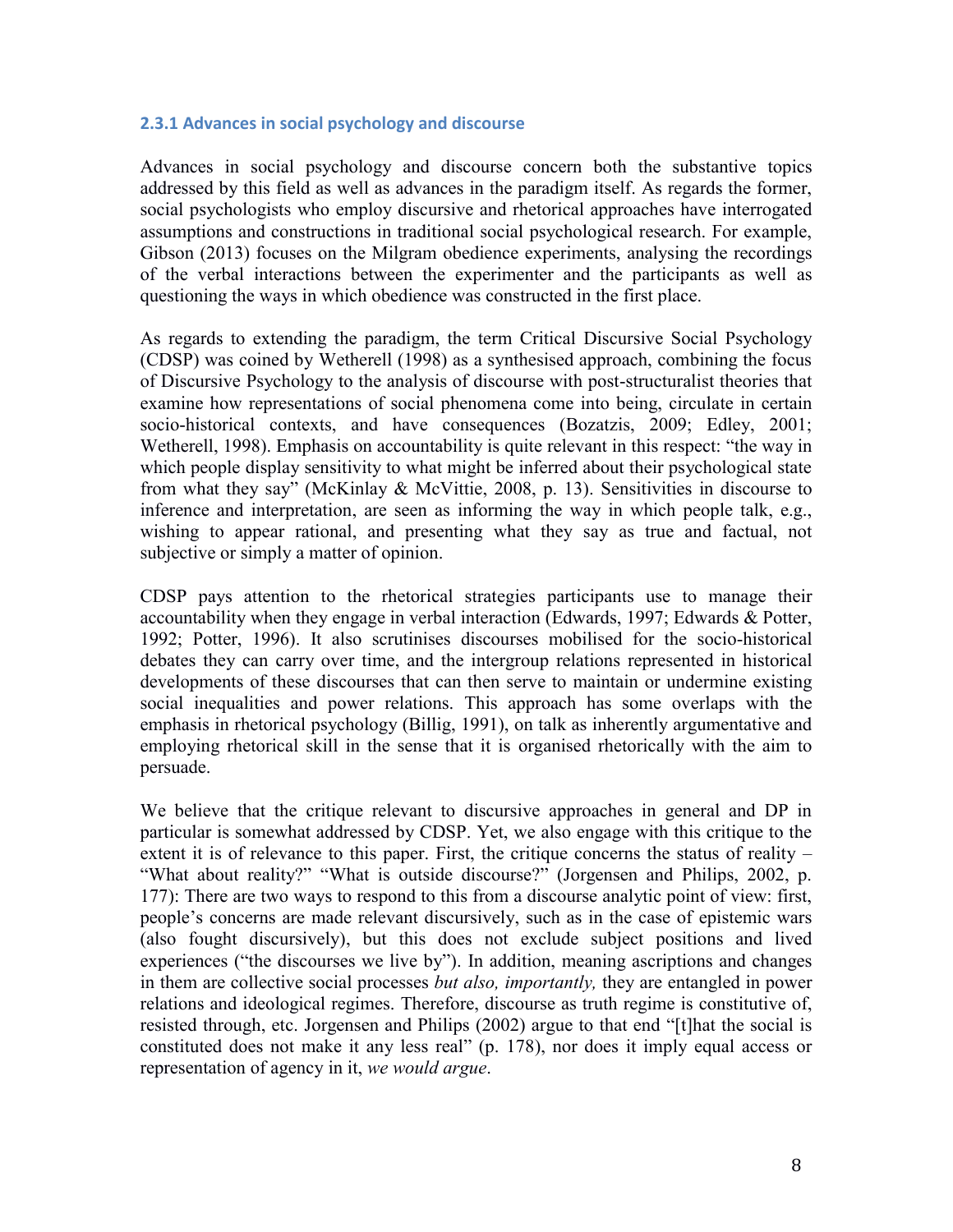Hayter & Hegarty (2015) extend the critique by asking: are only DA researchers able to 'see'? Applying a genealogical analysis to Potter & Wetherell's "Discourse and Social Psychology" (1987), they draw on Foucault's aim to engender distrust in narratives of progress and evolution that purport to explain the present. They argue that though seminal and pioneering, Potter & Wetherell's "Discourse and Social Psychology" (1987) may not be as revolutionary and deconstructive as it claims to be on the grounds that it draws on theory and uses theoretical tools and concepts historically embedded within late capitalism, such as their uptake of reflexivity as a research strategy. Potter and Wetherell did not attribute this strategy to discourse analysts only, as reflexivity is associated with a concern with accountability (see also Wetherell and Potter, 2015) in the way people speak. Nevertheless, they did not deconstruct the notion of reflexivity itself for its sociohistorical and ideological roots. It is fair, therefore, following Foucault (1966/2009) to argue that reflexivity itself is a condition of knowledge rather than grounded by ontology (see Smith, 2005). For the purposes of this paper and of claiming to 'see' better or clearer through applying a discourse analytic approach, we argue, that the notion of reflexivity as we know it today, echoes an emphasis on rationality in so far as it is in the service of questioning assumptions and face-value from the angle of the 'better informed'. This notion of reflexivity can be traced back to Enlightenment thinking rather than it being endemic of the thinking process (cf. Billig, 1991). In that sense, while it is not grounded by ontology, the ways of going about being reflexive are shared understandings across socio-historical contexts (and time periods).

Key points to consider for the case at hand, are the following:

First, discourse analysts in general and DP in particular are involved in a dual project – that of deconstructing discourse for the assumptions or, to quote Jorgensen and Philips (2002) 'fixations', they bear, in order to "destabilise prevailing systems of meaning" (p. 178). This entails a few assumptions in and of itself, e.g., that systems of meaning are always in need of deconstruction, and that they bear forms of inequality in constituting social relations as critical discourse analyses have shown (see for example Fairclough, 2003; van Dijk, 1997; Wodak & Myers, 2001). Therefore, the assumption is that dominant theories and ideologies are problematic one way or the other, for example, in treating individuals as unitary entities; and group divisions and conflict as representative of natural unquestioned hierarchies, as we shall see.

Secondly, discourse analysts in general and DP in particular take a critical approach to discourse while at the same time acknowledging the co-construction at work in such analyses that are constitutive 'accounts of accounts', 'versions of versions' (Potter and Wetherell, 1987, p. 4).

Thirdly, while also not blind to Hayter's & Hegarty's, critiques above, it is important to consider the platform discourse analysis in general and DP in particular has built for the study of ideology and the implications for critique. As argued by Wetherell and Potter (2015), "discourse analysts examining the power of talk and texts should focus on ideological practice, not on the propositional content of arguments and theories alone". That is, "what is often most crucial socially and politically is not so much the content of ideas or arguments in themselves […] but how those ideas are used in practice and to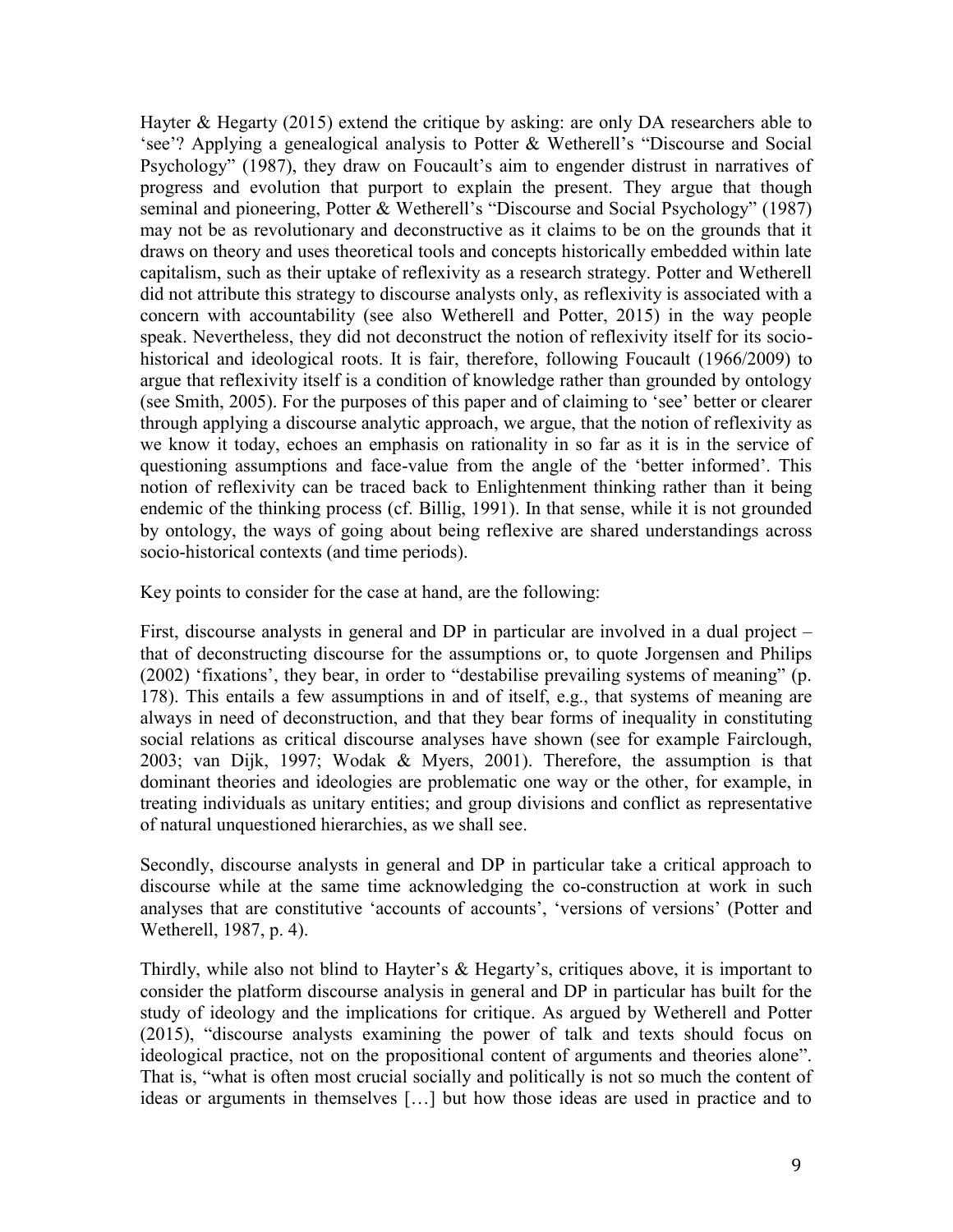what effects" (p. 392).

As regards our own positioning, we foreground material practice in the way we treat discourses of smart. For example, we do not claim that inclusion and exclusion only manifest discursively, but are real-life consequences born of the relevancy-constraints and context-dependencies of practice to which the discourse refers. However, we cannot claim a linear or direct leap from discourses of smart to innovation or everyday settings. What we *can* claim is a relationship between discourses and worlds of material practice, the discourses constituting and constitutive of those selfsame practices. For example, constructing citizens in terms of nationals of EU member-states is consequential of not attending to access issues that non-citizens or non-EU member state citizens might face *notwithstanding how citizenship is and can be enacted in the first place*. Recognition of 'others' under the headings of minorities, vulnerable groups, etc., typically means placing emphasis on extended provisions and (political) participation opportunities, for example, to Roma people or people with disabilities, to compensate for inequalities. We argue that this reifies hierarchical categorisations, not only of beneficiaries, but also of epistemic regimes and networks, of knowledge gate-keepers, and so on.

#### **2.3.2 Institutional discourse (practitioner, political/elite, policy rhetoric as genres)**

This paper focuses on a specific genre of discourse, that of European Commission officials, members of advisory boards to the European Commission, texts produced as part of EC communications, including practitioners interacting with policy development, webpages, CANDID peer communications and other promotional materials. We treat all this as institutional discourse in the sense of (i) taking place in institutional contexts with the interplay of various modes of communication (see Drew  $\&$  Sorjonen, 2011); and (ii) organisations being discursive constructions (see Mumby and Mease, 2011), although, it is impossible to separate members' everyday discursive practices from the organisation itself as material practice.

In this paper, this relates to the ways in which we acknowledge the context-dependencies in terms of function and action-orientation  $-$  i.e. the purpose of certain texts – positioning – speaking from certain positions – and intertextuality, i.e. what is expected to be said, what resources are expected to be used in reference to enacted agendas and common practice. We bring these matters to analytic scrutiny in terms of content – *what is being said* – of (power) structures – *who says it* (author), and of relations – *to whom* (addressees). Here, it is unattainable to produce definitive accounts of expert and lay discourses alike, but to observe how authority comes into play (or not) in descriptive and rhetorical accounts, is attainable by examining how discourses are commonly (and variably) organised, socially constructed and legitimised (see Boltanski and Thevenot, 2006). Similarly, we take variability and flexibility into account in considering contextdependence when speakers resort to the disclaimer of speaking from a personal rather than professional opinion. We noted this strategy in previous work (see Xenitidou  $\&$ Gunnarsdóttir, 2017), in looking at talk about smart technologies and issues in reference to the safeguarding of people's rights. This strategy enabled an account based on aspiration to innovate, however, disclaiming any commitment to knowledge or certainty,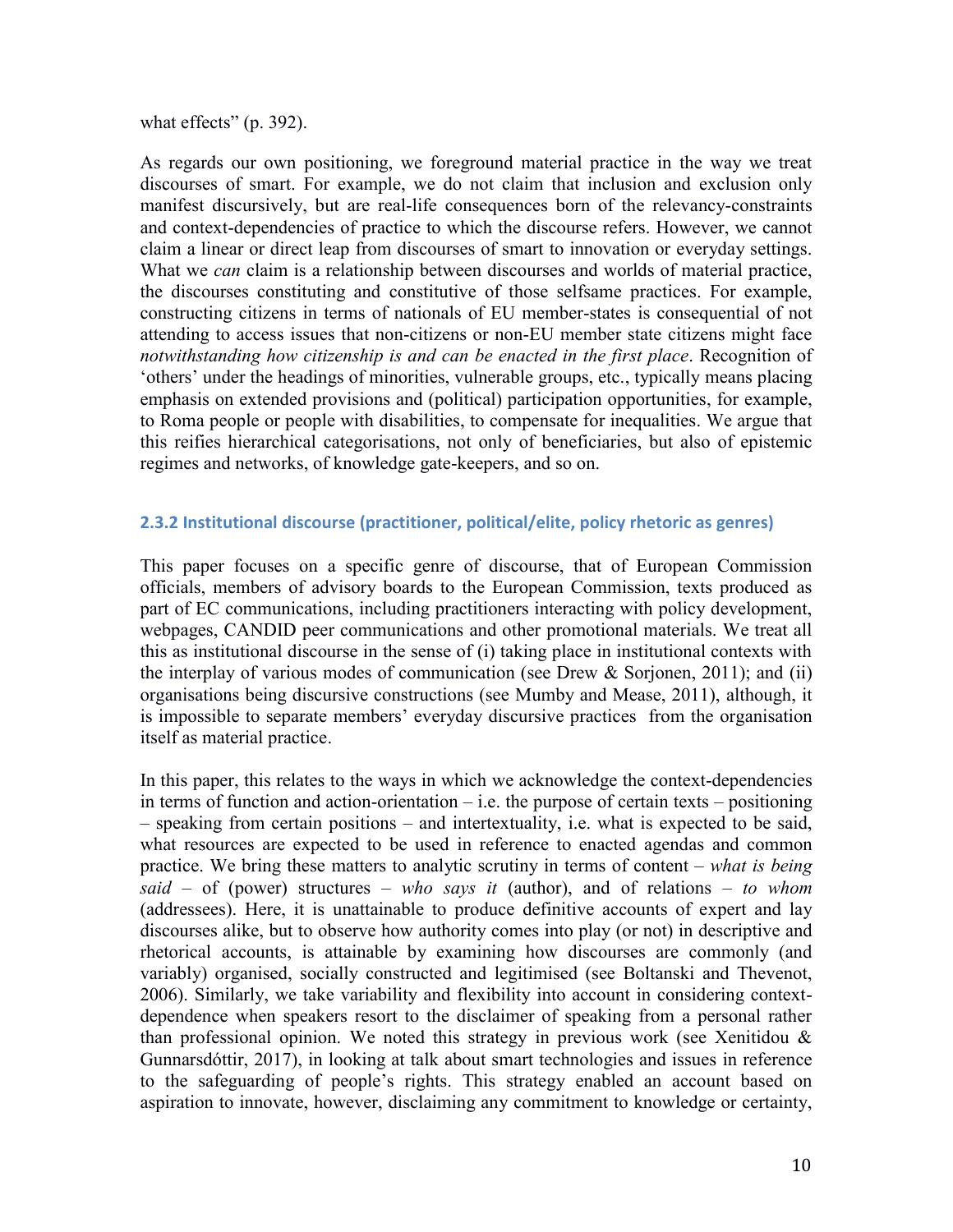and inoculating the speaker from having to provide answers or solutions as would have been expected from an expert. Similarly, while elite, policy and political discourse is expected to make use of certain rhetorical strategies and bear certain stakes, it is a matter of analytic scrutiny whether or not it does. For example, it is common in political discourse to bear the stake of persuasion. This is a double stake, as it is concerned with maintaining the convinced *and* recruiting more followers, based on a model developed by Reicher & Hopkins (2001) for studying political leadership and political mobilisation discourse. According to this model, politicians can construct a single overarching identity, e.g. EU citizens, which is not divided by political partisanship. The second step would then be to construct their political project as encapsulating important values and norms of that category. Finally, they present themselves as prototypical members of that social category.

We note these stakes but also the dilemmas related to certified knowledge, such as the one between expertise and equality (Billig et al, 1988). According to Billig et al (1988), it is socially normative both to criticise and endorse the notions of authority and expertise, a tension that reflects an ideological dilemma between authoritarian and equalitarian principles, and a conflict which is evident in social institutions. The texts we are examining might speak to this conflict, or try to acknowledge it, for example by claiming to know better, while managing potential inequalities to which that claim may lend itself.

Finally, having laid out our analytic take, we will pay particular attention to many of the discursive elements we observe, as banal, yet key strategies through which normativity is achieved. Overall, the crucial question we seek to explore is whether we can use discourse analytic approach as a deconstructionist way of 'seeing' the worlds in-themaking, in order to initiate further dialogue with the authors (spokespersons) and others who interact with the texts under scrutiny in this study. We use the term 'author' here in a colloquial sense, rather than following Goffman's thesis (1981) on footing according to which 'author' refers to the person who selected particular words and phrasing. Nevertheless, we pay analytic attention to the footing on which arguments are formulated in the texts we discuss, insofar as it relates to accountability and categorisation work.

## **3. Analysis**

The discourses of smart treat human and non-human actors in particular ways and with certain implications. While not unitary as a discourse genre, the categorisation process that goes on will variably include and exclude groups of people. This may manifest itself explicitly in talking about inclusion or exclusion 'in theory'. It may be an orientation 'in practice' (see Potter and Litton, 1985 on the distinction between 'in theory' and 'in practice'), or a consequence of specific constructions in the discourse. We focus on the ways in which this is manifested in discourses of smart found in EC policy texts, and in the ways in which EC policy officers, advisors to the EC and practitioners talk about smart developments.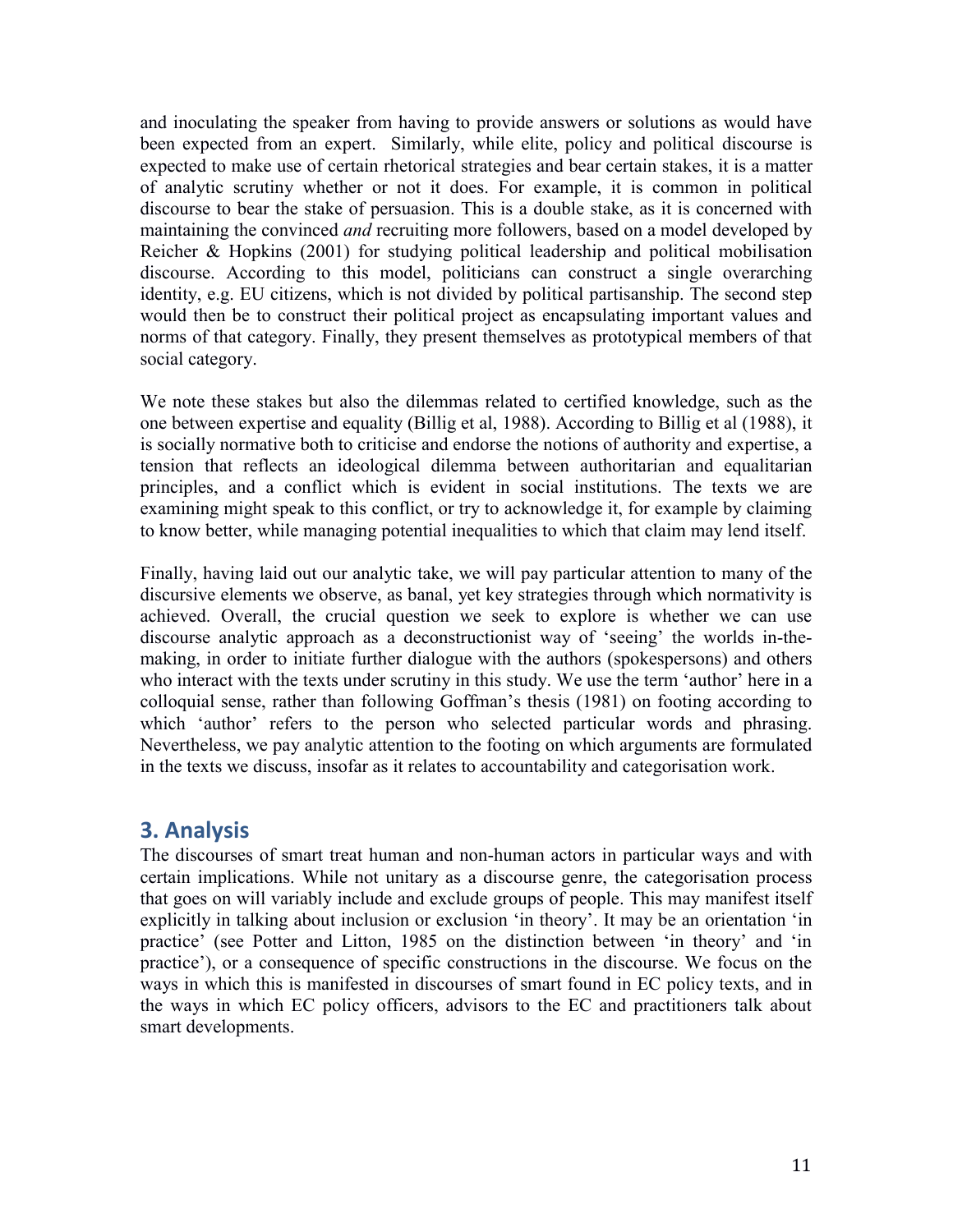This section is divided into two parts: 3.1 focuses on who is made relevant and how their roles are constructed, 3.2 focuses on the ways in which Europe and its citizens are constructed.

#### **3.1 Engagement – what roles are afforded to different actors?**

The first extract represents a common way of addressing publics in relation to the use of the internet. It comes from the DSM Open and Participative Innovation webpage (see figure below), available at [https://ec.europa.eu/digital-single-market/en/open-and](https://ec.europa.eu/digital-single-market/en/open-and-participative-innovation)[participative-innovation.](https://ec.europa.eu/digital-single-market/en/open-and-participative-innovation)

### **Extract 1**

## We all are innovators!

A co-creative process with excellent innovation capability includes connectivity of people in their roles within the community. multidisciplinary and multimaturity of disciplines and open environments for innovation (Living Labs). Users, with different knowledge, skills, experiences, roles, points of view and needs, can all contribute positively to the innovation process.

#### Internet Users: the New Innovators

The Internet enables people to take the floor, open debates and put together new ideas. People want to make the most of this opportunity and they are becoming more active, expressing themselves and interacting with others worldwide.

#### Better services: better life

Current users are better prepared technically and intellectually thanks to the constant use of advanced technologies and all the information they have available in the internet. As services' consumers, users know their needs as well as the deficiencies or limits

| Published:   | 10 April 2013 |
|--------------|---------------|
| Last update: | 9 May 2017    |

The main heading here and the message conveyed is: "We are all innovators!". It appears in bold and in larger font in comparison to the sub-headings that follow and it ends with an exclamation mark. The subheadings, titles of the second and third paragraphs of the text in the image, "We are all innovators!", also appear in bold, some first letters are capitalised and colons are used. All of these features are typical of the online genre of featuring text. It aims to attract attention and convey short and concise messages.

In the main heading, the message is articulated using an extreme case formulation, (Pomerantz, 1986) addressing a super-ordinate category, rhetorically constructed using of the first person plural and the adverb all. Everyone is categorically constructed as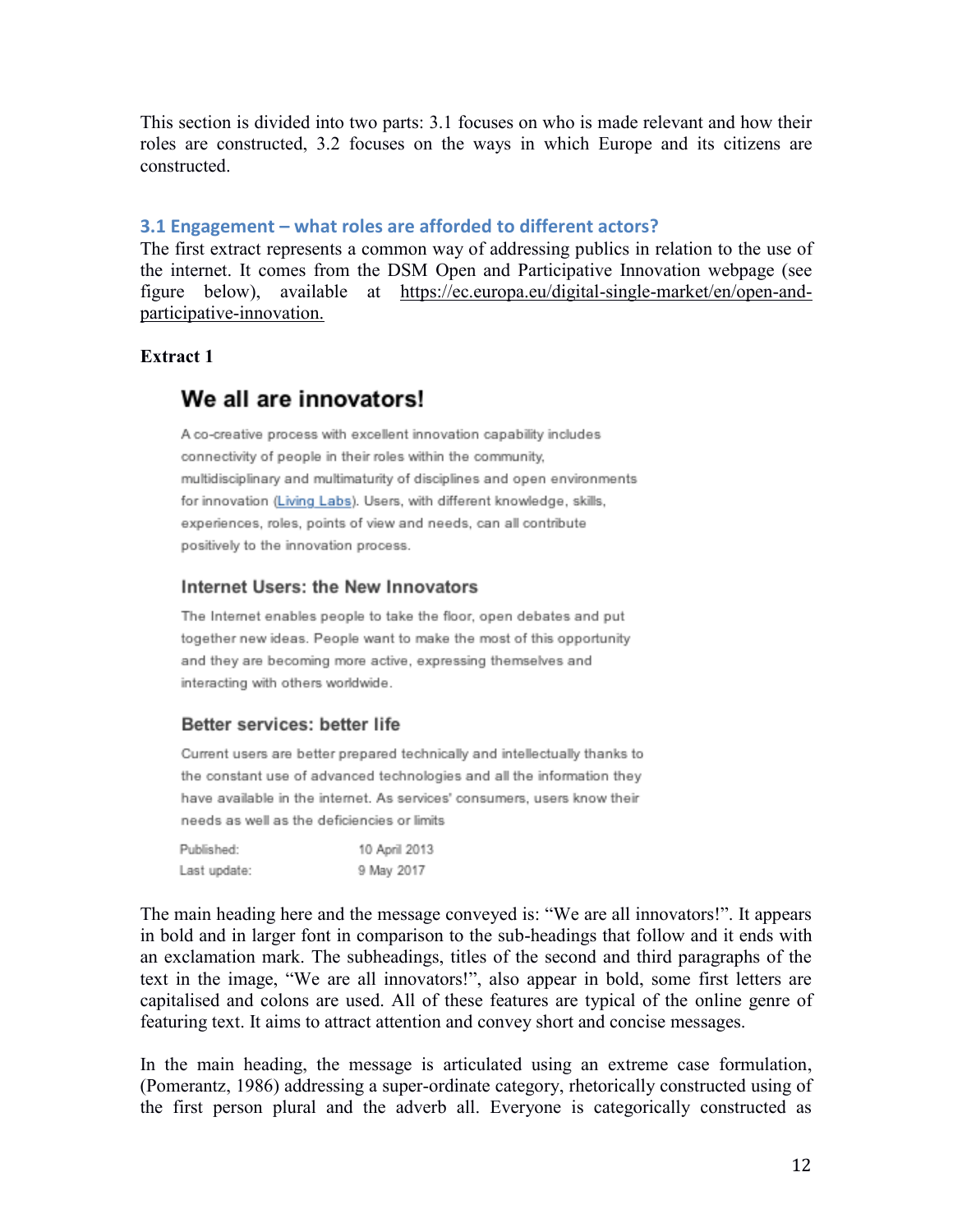"innovator". The text that follows indicates that some explanation of this is needed but only a general one, making sure that all boxes are ticked: People may have different roles in a community, needs, skills knowledge, etc. notwithstanding this acknowledgment, the role of innovation and of active interaction with it is taken for granted, assuming that everyone can, has access to, is afforded or interested.

In the titles of the second and third paragraphs, people *in general* are addressed as "Internet Users" with a secondary explanation of that category as "the New Innovators". This first subheading foregrounds an account that takes internet use for granted, creating an anticipation about the following text as to what the heading signifies of relevance: a link between internet users and innovation. The text that follows then starts with a shift in footing, whereby the Internet becomes the acting subject. Using categorical modality (Fairclough, 2003) to construct internet features as common place, the Internet is an enabler, endowing people with active agency (cf. Lynch, 2016). Footing then shifts to (speak on behalf of) people, who are categorically constructed as responsive to these functions, presented in a three-part list, again as common place, being "active, expressing themselves and interacting with others worldwide." These mundane and common place opportunities are awaiting *out-there* as unquestionable truths about the role of the internet and people's wants and expectations.

The following subheading then signals that "[b]etter services" mean "better life". The subject shifts to "current users" who are categorically constructed as "better prepared", the gratitude for this attributed to the "use of advanced technologies" and the "information" "available in the internet". The text does a few things here through presence and absence. First, people are positioned as users, which seems to be a taken for granted category as the absence of further qualification indicates. Secondly, they are constructed as better prepared and equipped, begging the questions 'compared to whom/what?' and 'for what?'. These are the banal functions of technology and the internet. Using extreme case formulations (Pomerantz, 1986) users are portrayed as "constant[ly]" engaging and having "all the information" "available" to them - strategies that function to make a point come across stronger – to "legitimise claims" according to Pomerantz (1986). In so doing, "advanced technologies" is a collocation, treating and constituting recourse to technologies as banal, and so is information availability in the internet. Most importantly this formulation is based on assumptions of users as savvy, able to access, understand and use advanced information technologies, and able to access, use and navigate the internet. The next sentence explicitly argues this, constructing users in market terms as "services' consumers", as rational and calculative actors, with complete control of themselves, knowing "their needs as well as the deficiencies or limits". In so doing, not only are affordability, capability and accessibility taken for granted. The function of the internet is too. It improves lives but, also, responsibility is managed by loading it onto the individual (people users).

While these sections of text are very rich in terms of constructions and assumptions, the implications we wish to stress as part of this section are: (i) the vision of savvy, rational, calculative people being treated as normal, (ii) non-savvy, rational, calculative people are excluded from this vision (and from normality), (iii) and even for those constructed as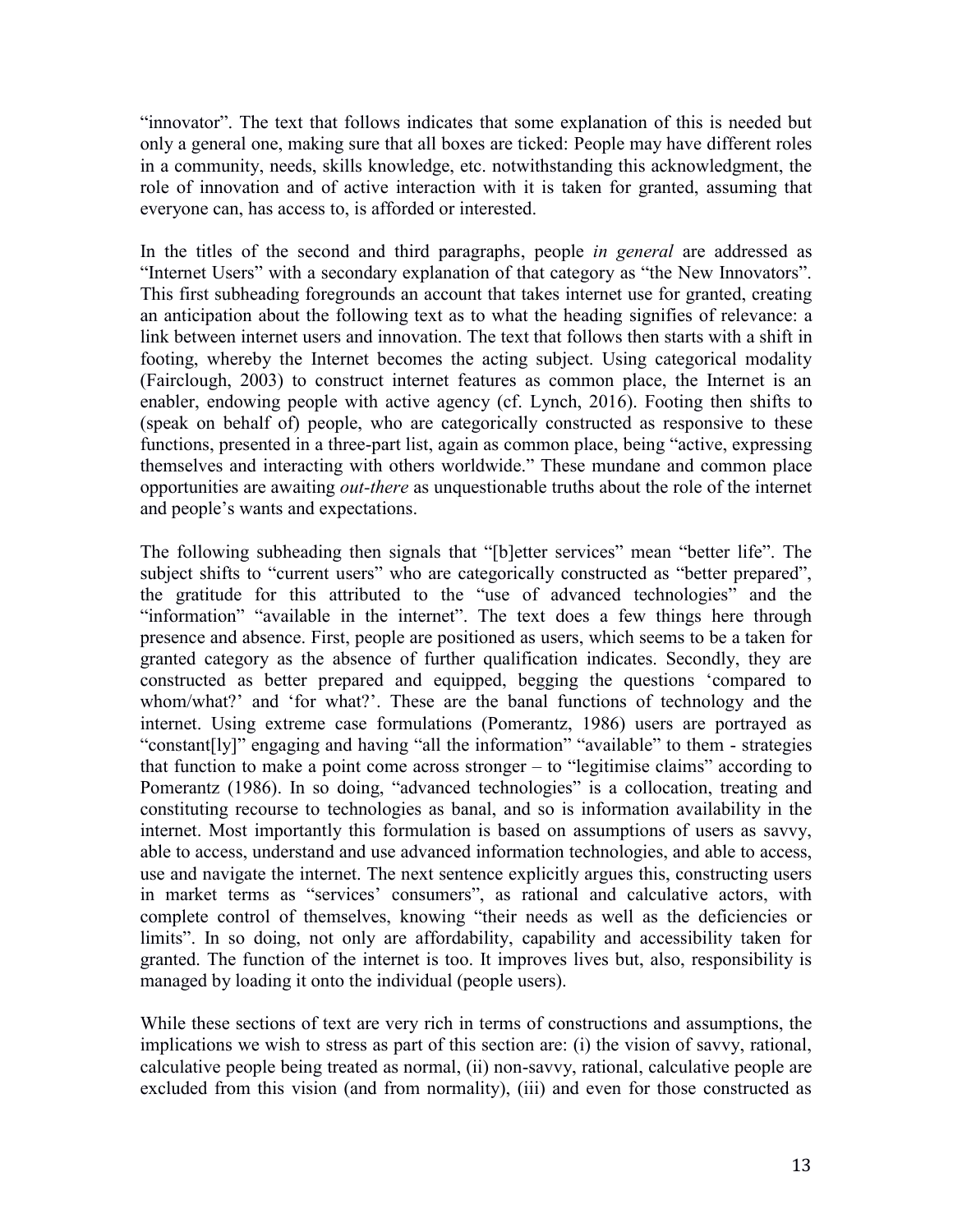normal, active agency is confined to their responsiveness to these advanced information and communications technologies.

The next extract comes from a talk in the context of a final conference of an FP7 project on evaluating the impact of the Social Sciences and Humanities on innovation. The speaker is an EC official and her account unfolds in talking about the "impacts of research for society". What the term 'society' designates and what the commonly termed 'societal challenges' comprise of (see the H2020 Work Programme), seem to be in no need of further articulation in this address.

## **Extract 2**

*At the early fist of setting up of the European policy on Science and Technology we can see that activities were more technically driven because it was absolutely necessary to create the bases of knowledge and know-how; and then progressively, because the use of these results and the benefit of the society, >because all of these targeted objectives were societal challenges they should make benefit for society< in all the ways from policy preparation, from immediate use, from long-term perspectives, and from generating new knowledge on the basis of what has been produced, they should be understood by citizens and policy makers and their use should be planned from the beginning. (Member of EC advisory board)*

The EC officer starts with the first person plural in a formulation of an admission to an unstated – but possibly popular argument outside the discussion – that  $S \& T$  activities were "more technically driven" at the outset of policy on investment and direction. While this seems like an admission, the speaker appears to be compelled to offer a justification to follow. The justification constructs technologically driven innovation as *the way* in which the bases of knowledge and know-how are created. "Citizens and policy makers" only follow which is constructed as the progression forward but also as a requirement. This understanding of progression from 'purely' technical achievements, constructs citizens and policy-makers in an axiological hierarchy, with technical achievement as impersonal, dissociated from people and society and more advanced too—able to create true and objective knowledge which is not immediately intelligible to citizens and policymakers. (The speaker explicitly states this later on in the address). S/he then makes an explicit and detailed effort to associate this rationale with "the benefit for the society", and legitimise it. The strategy here is a circular reasoning: "because all of these targeted objectives were societal challenges they should make benefit for society" followed by a listing of four ways in which this approach to innovation "should" achieve the societal benefit downstream: by including policy, future perspectives, new knowledge, and projected use. None of this is explicated further however, which could be an appeal to corroboration based on intertextual understanding, i.e., the context of this conference. In addition, this line of argumentation was not picked up by the audience, albeit, the event did not offer space for such interactions – so at a face-value at least, this intertextual understanding is normative.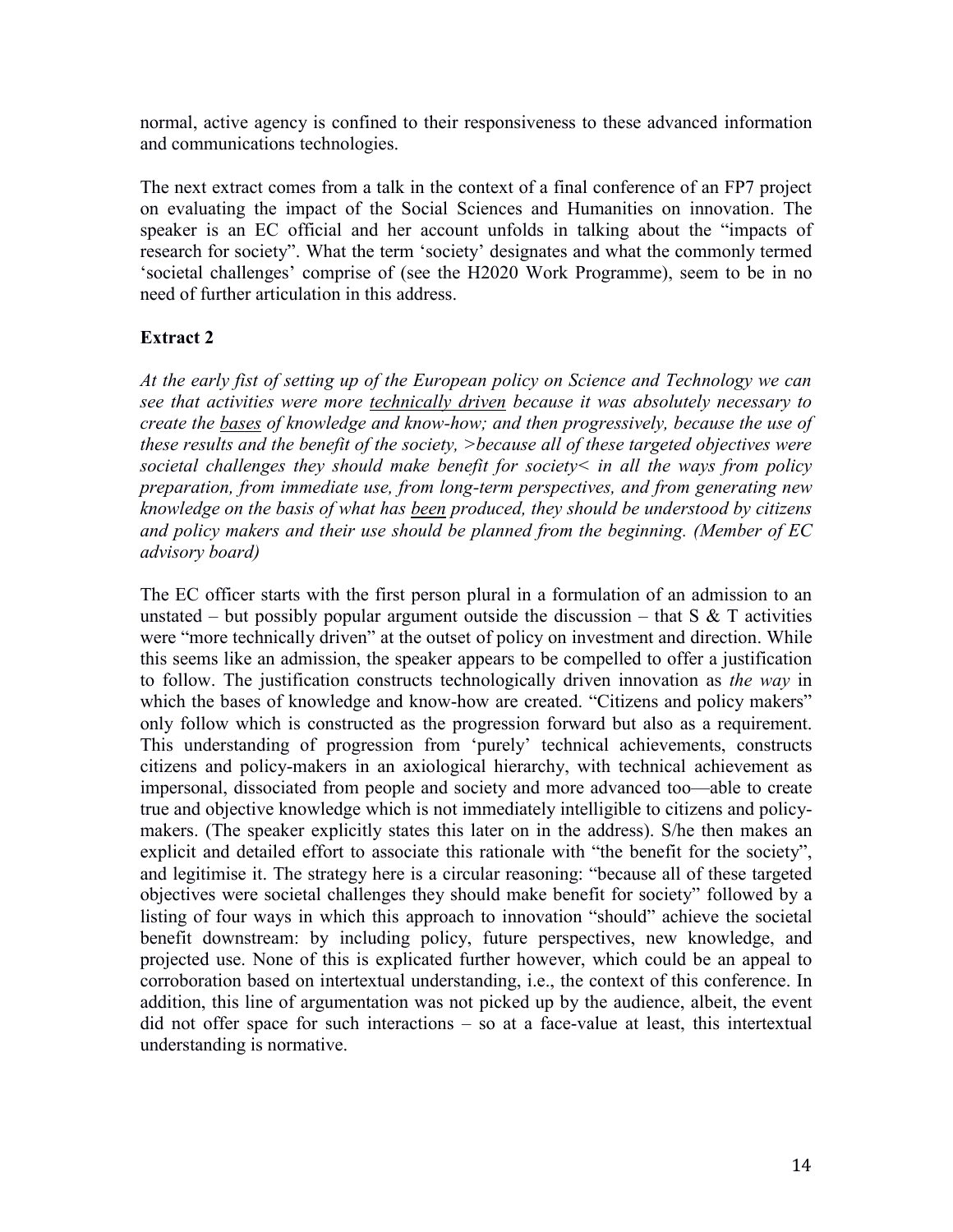All in all, the extract is discussed in this section for the following reasons: (i) as in the previous extract, engaging with technological advancements is the 'normal'; (ii) the benefit of innovation for society is taken for granted; (iii) an axiology is assumed which places scientific and technological work centre-stage in sedimenting knowledge and know-how; and (iv) none of the grand categories mentioned as beneficiaries are explicated further (society, citizens, certain groups or policy makers?).

In the next extract, a somewhat different orientation to participation on the part of potential 'beneficiaries' is manifested. The extract comes from a discussion with a user group representative and develops in discussing the notion of hyperconnectivity drawn from EC policy documentation (see for example European Commission, 2015). The speaker was prompted to consider the reference to hyperconnectivity – "in the era of hyperconnectivity", "we are all hyper connected" – made in these documents.

## **Extract 3**

*as long as, erm, as long as people have the right to, not to be connected or, erm, to decide whether to be connected or not and whether everybody has the possibility to be connected because, I mean, this is not only an issue about connectivity, it's also an issue about affordability of that connection and the accessibility of that connection so, erm, for*  us, erm, internet of things won't make a change or improvement in our life if this is not *acceptable or if the technology is too expensive to buy so, erm, the, erm, there are also, it's not only the connectivity aspect that we care about it's also the affordability, it's also the accessibility of it. (User group rep)*

The speaker responds with a conditional account in response to the issue of hyperconnectivity, made up of a three-part list constructing connectivity in terms of a right and possibility. The first two parts – "the right not to be connected", "the right to decide whether to be connected or not" – foreground an emphasis on exclusion and inclusion by choice as a right. The emphasis is attributed by use of repetition, rewording people's right to decide their own fate. In the first instance, the response treats people as rights' holders and entails the assumption that people are aware of their rights and can act upon that awareness. The third part of the list then shifts the orientation to hyperconnectivity from a matter of individual right to a matter of indiscriminate possibility – "everybody" having "the possibility to be connected". S/he then goes on to explain this affirmatively, by the use of "I mean".

The explanatory account consists of affordability and accessibility as key concerns for the speaker and the group s/he represents – "for *us*", "what *we care* about". Thus, apart from shifting the orientation from a right to an indiscriminate possibility, the shift is also from individual, to relevant groups, to people in general. For example, the speaker orients to affordability and accessibility as a user group representative, yet aligning with people at large – "our life". These shifts in footing indicate the ways in which voices are entangled in this kind of rhetoric and of the stakes made relevant in this talk – coming across as someone who is a group representative and group oriented (van Knippenberg and Hogg, 2003). From this mixed footing, the speaker argues that IoT "won't make a change or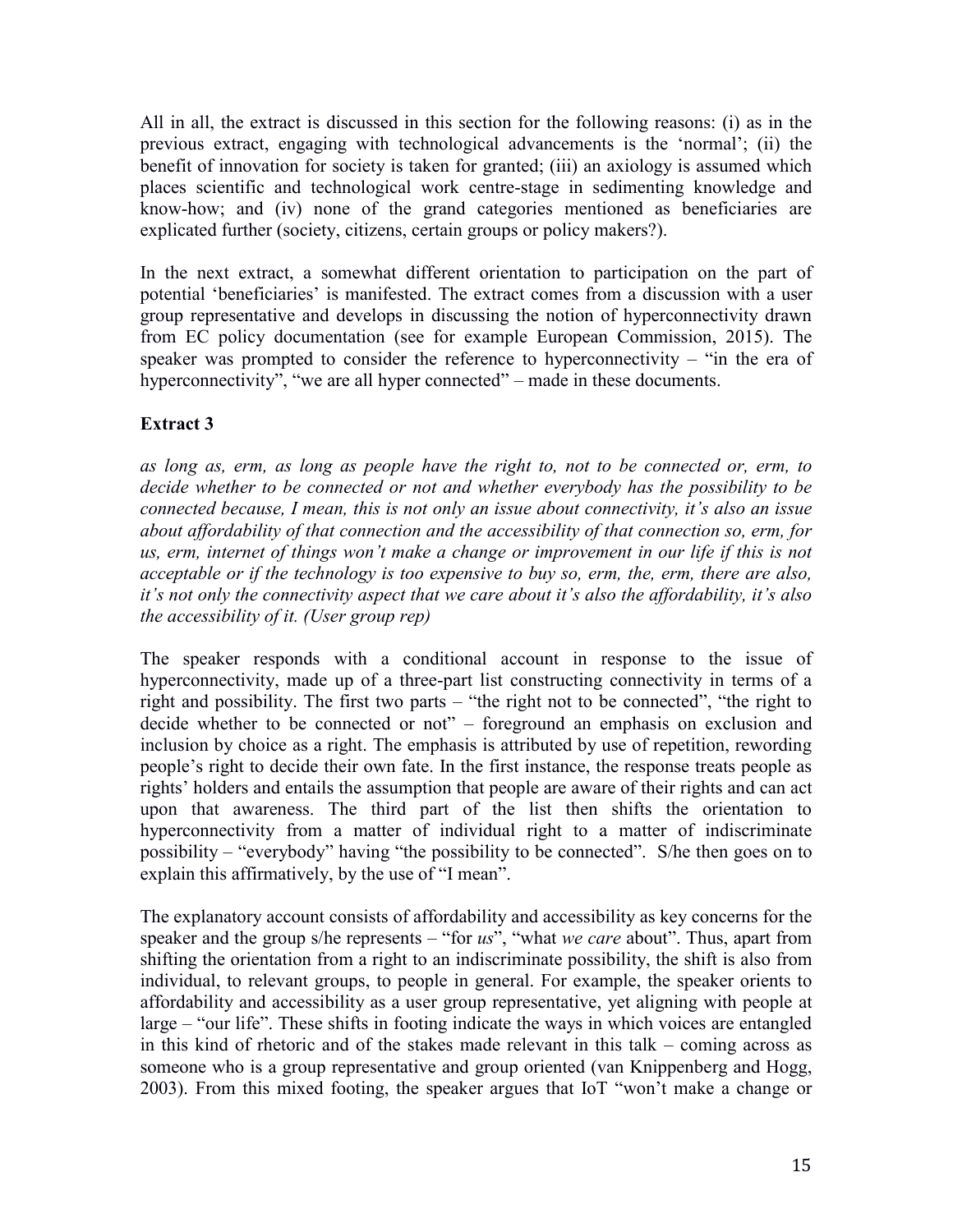improvement" unless it is "acceptable" and affordable. S/he has deconstructed hyperconnectivity and questioned its built-in assumptions, while IoT is simply a matter of recent changes in the world and improvement potential.

The extract is included in this section as an example of the grounds on which EC institutional discourse is taken up by actors who interact with it, yet, are positioned outside the immediate institutional EC settings. The speaker addresses this discourse at its core, by topicalising the right to dissidence, "right not to be connected", which then quickly gives way to resource-related arguments. IoT is constructed as (i) having a change potential, (ii) this change potential is implied to be positive; and (iii) people seem to be the (mere) recipients of this.

The next extract comes from an interview with a peer from a user movement participating in the study on *Risks, Rights and Engineering.* The extract unfolds after the interviewer has made a distinction between safeguarding rights and (other) "concrete problems" related to these "processes", such as "financial". The extract engages with the question 'in theory' and then moves on to produce what appears to be an 'in practice' account (see Potter and Litton, 1985).

## **Extract 4**

*Right now personally, my thinking is, as in my private opinion, not my professional one, in that sense that I am meant to be going out there and announcing it is that I'm waiting for some kind of different level of technology. Something else, I don't know. Blog was all those years ago. Something that enhances the power of the individual to be able to do things. I don't know what it is. It could be someone building useful and good algorithms for individuals, I don't know. Then that punctuality may bring about a different swing in the spiral, the upward spiral hopefully. I don't know what that could be. Maybe something to do with maybe something to do with sensors, maybe some sort of strange*  data analysis that is not complicated and somehow moves us to the different level that *allows individuals who are not trained data scientists to understand data. Maybe some kind of visualisation, maybe some way of representing data that somehow brings it closer to everyone. I don't know, but that's what I'm hoping.*

The extract starts with a disclaimer on the part of the peer that they are speaking from a personal rather than professional opinion (see Gilbert and Mulkay, 1984, on contingency discourse). This then enables an account based on aspiration, disclaiming any commitment to knowledge or certainty – "waiting for", "I don't know", "Maybe", "hoping" – and it inoculates the speaker from having to provide answers or solutions. In this account, the peer calls for a technological revolution in the service of individuals. In so doing, the human agent in this call for technological revolution is vague – "someone"; individuals are constructed here again as recipients, assuming that their ability "to do things" will be "enhance[d]". While allowances are made for including "individuals who are not trained data scientists", and for the possibility that this "may" and, by consequence, may not "bring about" "the upward swing" "in the spiral", the account still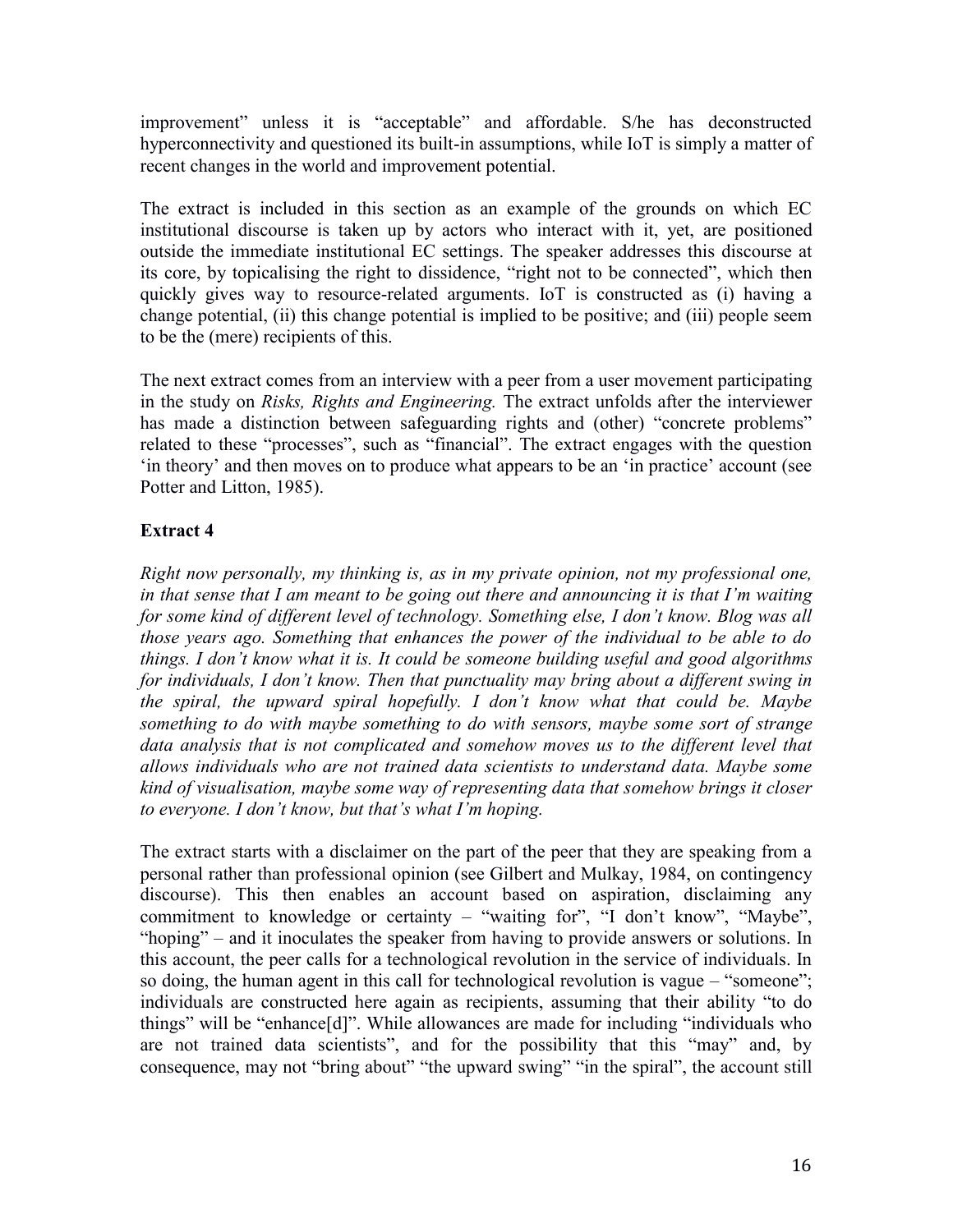reproduces (i) passive agency for individuals, and (ii) their desire for technological advancements as the key to better futures.

## **3.2 For whom is all this 'meant'? Constructing Europe and (European) citizens**

This section focuses on the ways in which Europe and its citizens are constructed in EC policy texts and the discourse of actors engaging with it, including politicians, advisors, practitioners and CANDID peers.

Extract 5 comes from the introduction of an EC communication (COM) document titled: "A Digital Agenda for Europe", published in 2010. The extract appears on page 3 of the document and makes up the first paragraph of the introduction. The extract is presented in this section to frame the scene with regards to the digital agenda for Europe.

## **Extract 5**

#### *INTRODUCTION*

*The overall aim of the Digital Agenda is to deliver sustainable economic and social benefits from a digital single market based on fast and ultra fast internet and interoperable applications.* 

*The crisis has wiped out years of economic and social progress and exposed structural weaknesses in Europe's economy. Europe's primary goal today must be to get Europe back on track. To achieve a sustainable future, it must already look beyond the short term. Faced with demographic ageing and global competition we have three options: work harder, work longer or work smarter. We will probably have to do all three, but the third option is the only way to guarantee increasing standards of life for Europeans. To achieve this, the Digital Agenda makes proposals for actions that need to be taken urgently to get Europe on track for smart, sustainable and inclusive growth. Its proposals*  will set the scene for the longer-term transformations that the increasingly digital *economy and society will bring about.* 

The extract is the first paragraph one encounters in reading this publicly available document. It starts by setting the scene, constructing "the Digital Agenda" as an actor with agency and "aim". The aim suggests that "a digital single market" will produce "sustainable economic and social benefits". As this is amenable to the question, "why" "is that required"?, The follow up sentence indicates some awareness that the previous claim requires legitimation. This is evident in how the next few sentences function as parentheses, providing background information in support of the need for sustainable economic and social benefits such as the digital agenda aims to deliver. This background consists of categorical constructions of Europe in "crisis" and of setting Europe off and back on "track". In these formulations, Europe is also treated as an entity with agency and goals. The notion of Europe is casually employed as a common place category, its agentive power and properties in no need of further qualification.

The footing then shifts to "we", listing three tasks as a complete list of what has to be done, yet with the third item of list as the only alternative for an 'efficient' way of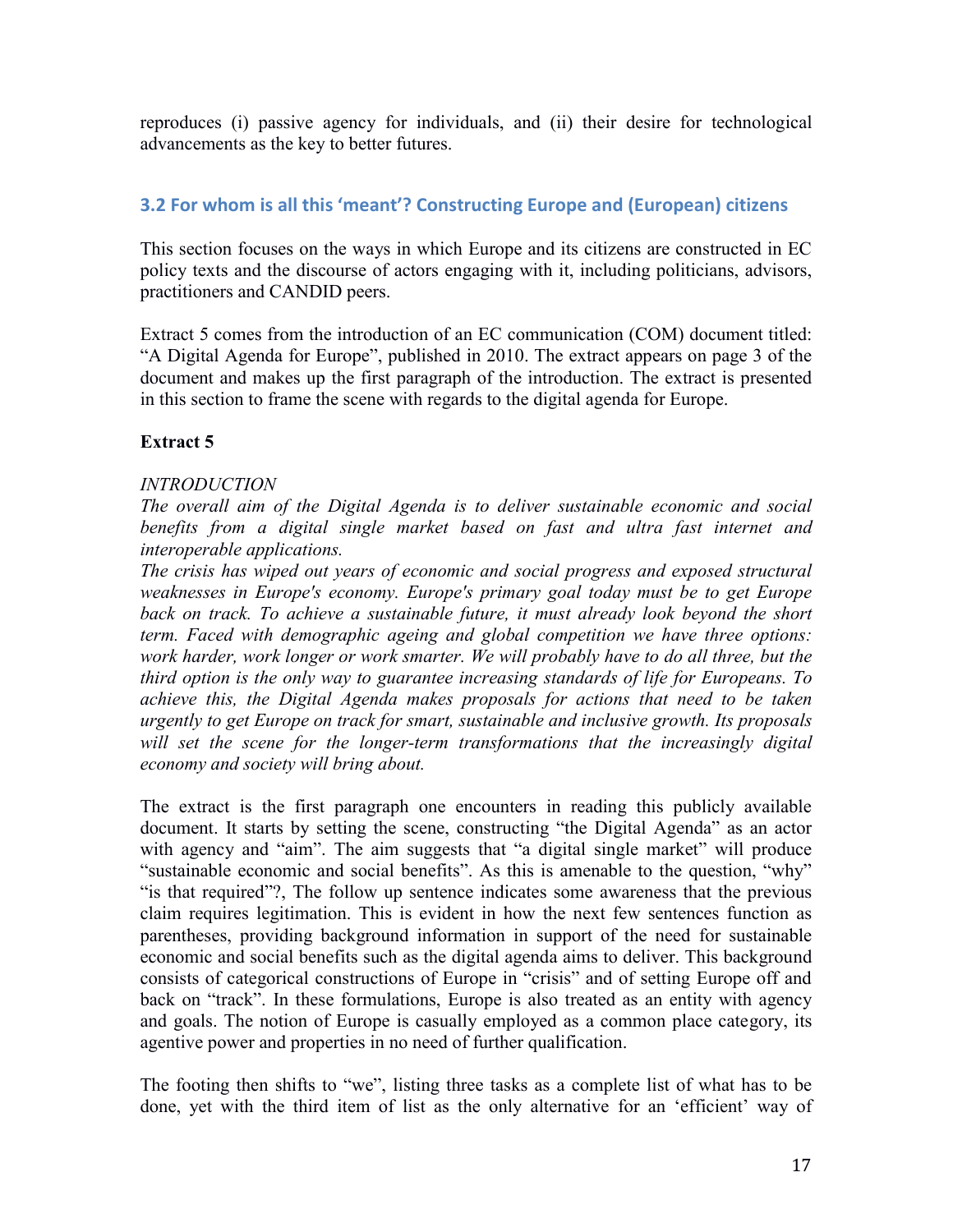achieving what these tasks are meant to achieve: "a sustainable future". The shift in footing may be relevant to the content of these tasks – "work harder, work longer or work smarter". Work requires human agency and the authors use the first person plural to align themselves in constructing the in-group. However, in the next sentence, our smarter way of working is categorically constructed as "the only way to guarantee increasing standards of living for Europeans". The formulation emphasises preoccupation with 'working smarter', using an extreme case formulation – "the only way" – and positions Europeans as the addressees / beneficiaries of taking that course. This problematises the membership of Europe, of "we" and of Europeans. Will some need to work harder for the rest? And, who are these Europeans?

Interestingly, 'working Europeans' are treated as unproblematic which becomes all the more evident as the footing shifts again in the next and final two sentences of the paragraph. It shifts back to the acting subject being "the Digital Agenda", introducing yet another beneficiary – "society". The argument comes full circle: (i) the Digital Agenda has an aim, sanctioned by providing a gloomy picture of Europe, (ii) constructing a move forward in specific ways as inevitable, and (iii) blurring human agency in depicting this process. In so doing, the policy that is articulated is only accountable to what are constructed as challenges to vague categories of place, people and work, for the benefit of which the Digital Agenda claims to act.

The final three extracts problematise further the construction of the beneficiaries of smart developments as articulated in EC policy documents. Extract 6 comes from a discussion with a user group representative. It evolves in response to a question where the interviewer puts forward the words "European" and "citizen" present in EC document excerpts that were used to prompt the discussion. The interviewer is hinting that the framing of these terms might be in need of further explanation.

## **Extract 6**

*we are all citizens, erm, the only problems is about what level of citizen, citizenship can we enjoy, I mean, erm, they may, they may not know, for instance, that there are still many people with disabilities in Europe that lack legal capacity for instance and, erm, those erm, are considered inside the citizenship that they are referring to. I mean, this is a plan ((problem?)) when, when referring to general terms and not, erm, embracing, erm, a broader sense of citizenship maybe for them citizenship is just the erm, regular, erm, western man in the, in his 30s erm, and that should it be the case, we are all citizens. So, I don't know what to, I mean, what they, they mean by this part, I mean, we're on a par with that citizen erm, term as long as that includes everybody. (User group rep)*

The speaker starts with a global formulation and an extreme case formulation – "we are all citizens", hinting to a 'but'" which then follows. While this is structured as an 'in principle' argument in order to make a point about an 'in practice' argument, it treats citizenship as a given status. This could be taken to exclude by consequence people who do not have such a status. The 'in practice' argument that follows is then foregrounded as a "problem" – or "the only problem", signalling a specific critique. The speaker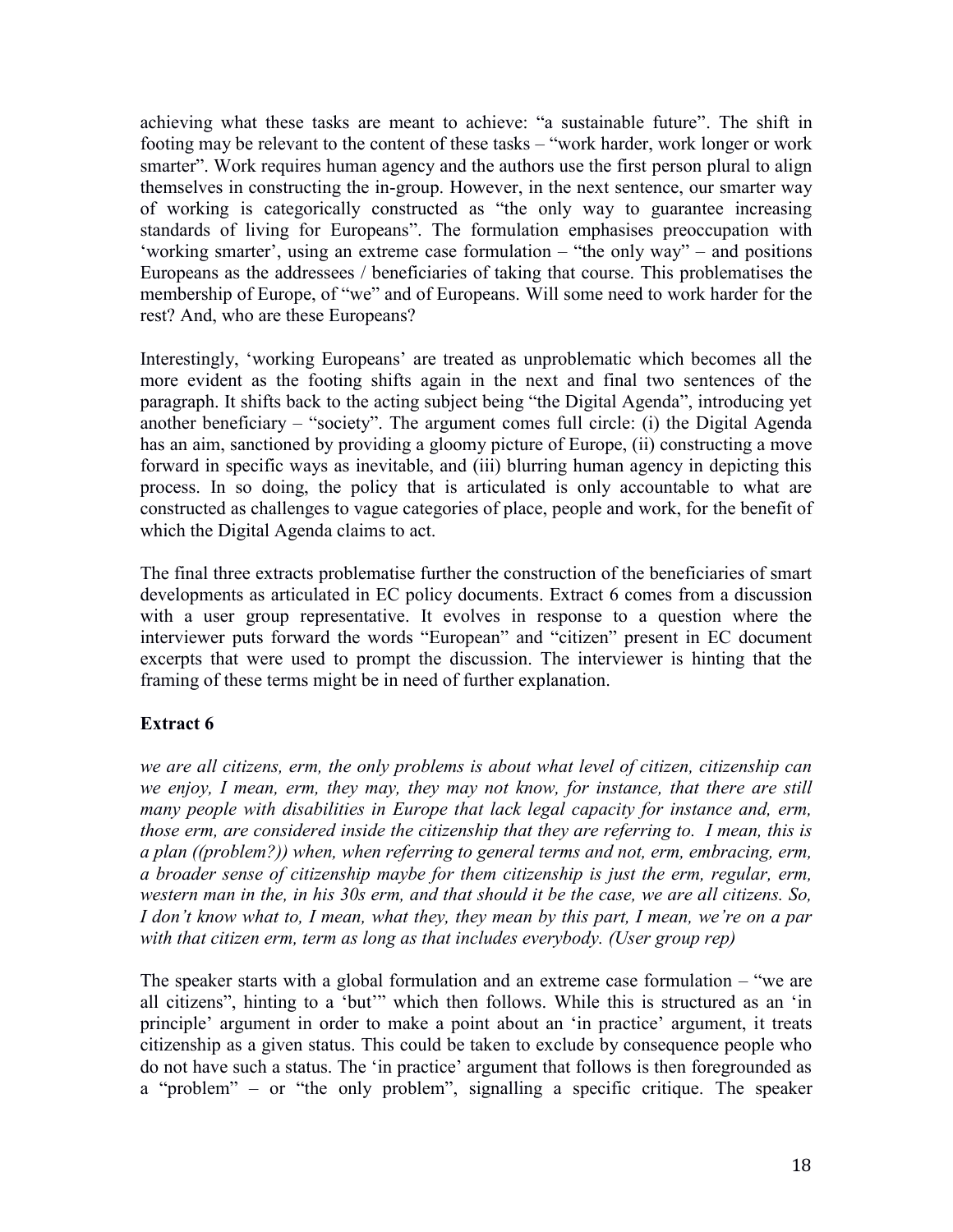problematizes the ways in which the notion of citizen is treated in EC documents, a problem consisting of what s/he terms "the level of citizenship" "we enjoy". S/he then uses (vague) examples of this, implying that some people may not be enjoying full citizenship rights. S/he mitigates the responsibility of those who use these constructions – the authors of EC policy documents / policy makers / technology developers (mentioned in other parts of the interview) – by introducing the examples as something that "they may not know". The speaker then goes back to orienting to particular connotations as a "problem", providing a hypothetical construction of what "they" assume to be a citizen which is articulated in a list of properties – "regular", "western man", "in his 30s". This hypothetical construction of a normal person drawing on gender and age stereotyping, enables the speaker to allude to a critique without explicitly voicing it. Having done so, the utterance closes similarly to the way it started, by arguing the point that the term itself is not the issue/problem; rather than orienting to the level of citizenship, as in the beginning, the closing response orients to the membership of the category, drawing on the extremes of it – including "everyone".

This extract is exemplary for problematising notions such as that of "citizens" in terms of the ways in which they are used in EC policy. Problematising levels of membership makes up (i) an argument for full citizenship rights for all. The speaker interacts with, criticises and qualifies a critique of the ways in which the term 'citizen' is used in EC documents; however, (ii) the use of the term *per se* and its *specific* affordances remain unchallenged, e.g., the relationship it implies with a civic entity, what that is and how one is 'entitled' to it. While this type of discourse is reactive rather than defensive  $-$  a common way to interact with and challenge normative discourse – it is still not deconstructive.

Hinting at the need to pause and further explain the terms, 'European' and 'citizen', is not necessarily picked up as an invitation to problematise or challenge them in any way (let alone articulating a reactive line about the terms of membership, and criticising stereotypical assumptions embedded in the ways in which they are employed in policy discourse). This is manifested in the final two extracts in this section which comes from a discussion with members of two different EC advisory groups member and evolves in response to the same question as the one prompted by extract 6. Extract 7 in particular develops in response to a mention of the DSM webpage (see extract 1), and whether or not it problematises the role of people. A mention of "provision of digital resources to citizens" prompts the interviewer to invite a definition of the term 'citizen'.

### **Extract 7**

### *Is there any ambiguity about what a European citizen actually is? […] I have never given some thou some deeper thought about it*

The immediate reaction of the advisor is formulated as a rhetorical question. This form in responding to the ways in which the citizen is painted in EC policy documents implies two things: (i) that the term citizen is given and in no further need of explication or thought; (ii) there is no "ambiguity about what a European citizen actually is". The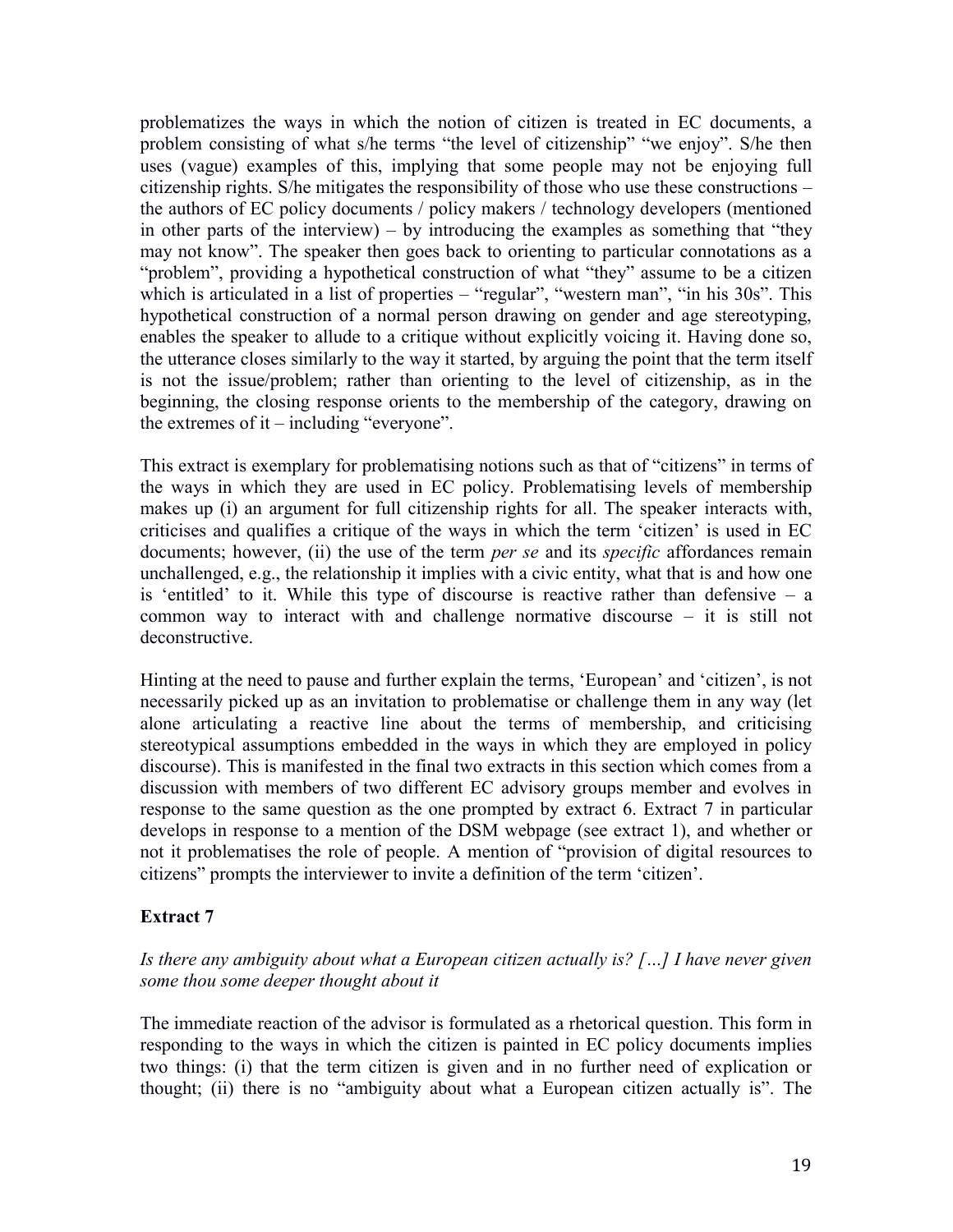speaker orients to the term in reference to the notion of EU integration. European citizens as nationals of member states. Nevertheless, two disclaimers follow, one in the extract above – "I have never given some thou some deeper thought about it" and one towards the end of the discussion: the discussion continued with the advisory board member disclaiming that s/he is being interviewed as a member of a specific advisory board and that s/he has not heard anything specific on this board that questions the 'citizen'. The first disclaimer above treats as unaccountable not giving deeper thought to the term citizen, while the second one, later on in the discussion, manages the stakes on the part of the speaker. The capacity in which the speaker is interviewed, leaves it irrelevant to problematise the 'citizen' term and category memberships, thus, disclaiming any (moral) responsibility.

In the final extract, prompting the membership and meaning of citizenship seems to invite overarching categorisations and hierarchies with reference to skills and knowledge, including "people on the street", SSH and ICT.

## **Extract 8**

Well, [...], I'm, I'm talking about the, the, the citizen that is, er, is, er, is on the street and it it doesn't have it doesn't have any, any, any connection with, er, with, umm, with research. ((could)) That the the other one, that is very connected with, with research. But, but sometimes... but well it, er, is the c... the case with, er, er, humanities and etc, that don't have to use, er, these new technologies on their devices. On the other hand they ((humanities and etc)) have to use them to make, er, better research in a better way. So that's what we are talking about, social literate scientists and, er, social science literate technologies. Er, so, er, I am talking about all this range of citizens (.) because nowadays I don't think that we can afford to have a society that, er, er, er, doesn't understand what research is, is doing and what is research for and it would be, umm, a major, umm, a major achievement if, umm, if we can, er, change the, the, the current paradigm. (Member of an EC advisory group)

The speaker responds to the question by initially drawing a distinction between two types of citizens: the one "on the street" – a popular metaphor for the 'everyday', 'common' person and "the other one that is very connected with research". While the first type draws on a common notion in democratic rhetoric – talking on behalf of the 'demos' – it constructs the everyday person as disconnected from research. To this type, the antipode is "the one that is very connected with research". This seems to make relevant for the speaker an argument about the use of the technologies s/he had been talking about (digital technologies) by SSH researchers. In this argument "have to" is used in two different ways; one to argue that SSH researchers *don't need* to use the "new technologies"; "on the other hand" that SSH researchers *must* use them.

This structure first indicates that while SSH people are very connected with research compared to the man on the street, they are still not 'savvy' enough, as indicated by the use of "[b]ut". Secondly, it constructs the use of "these new technologies" by SSH researchers as a requirement for "better research" and "better ways" of conducting it. Not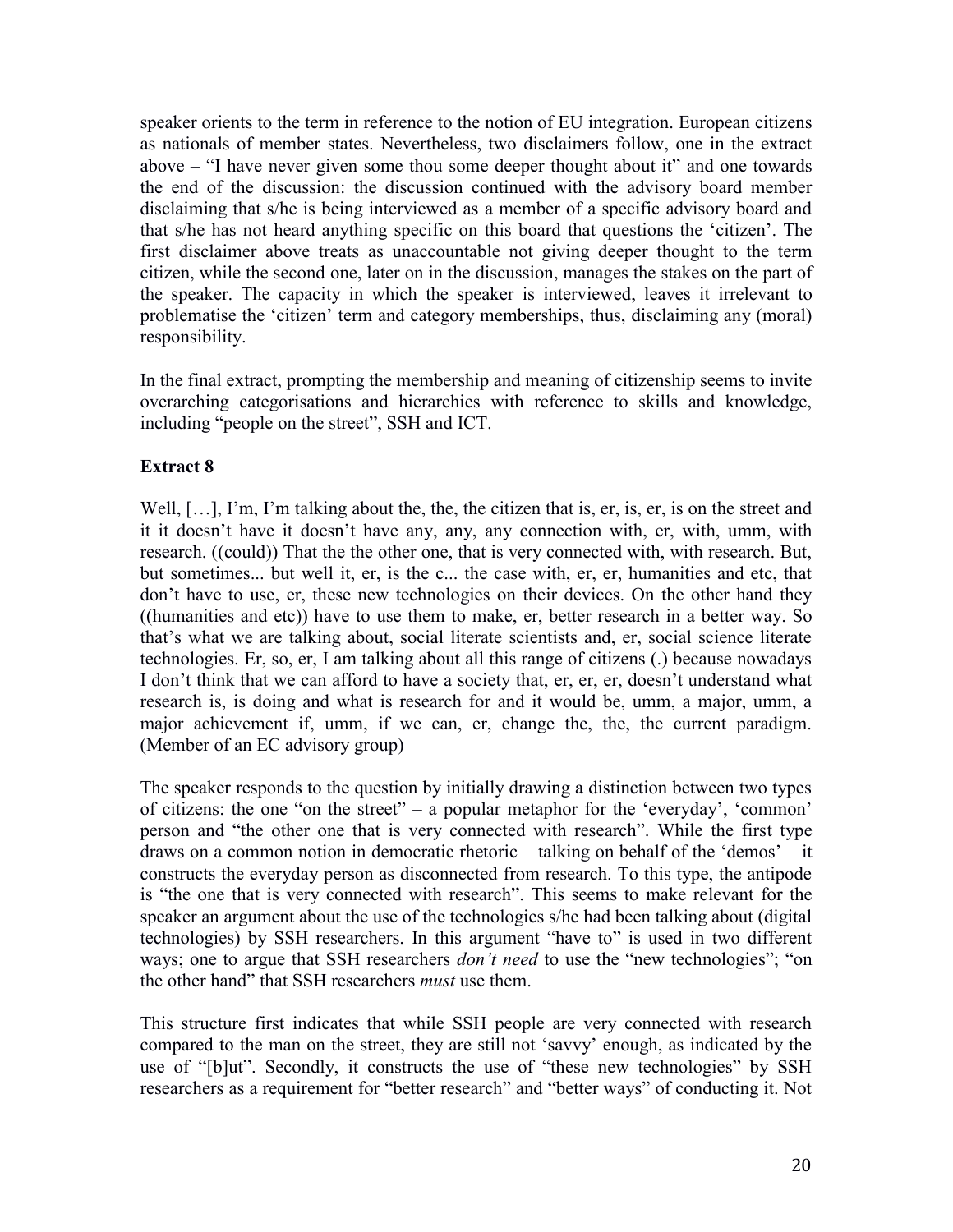only does s/he use a linear argument to align research method to research output. This way of talking is *also* embedded in assumptions that pertain to a hierarchy of epistemic communities. In so doing, further category work and a further distinction is implied, i.e., between SSH and a category of 'technologically savvy' researchers using the new technologies.

This is then explicitly articulated in the sentence that follows. "So" signals that the speaker is resuming the response to the interviewer, followed by a shift in footing from the first person singular – "I" – to plural – "we" – signalling that the notion of citizen s/he has been talking about is a group-shared notion (possibly alluding to the advisory group / policy group of which s/he is positioned to speak as a member). This change of hats serves an appeal to corroboration (Edwards and Potter, 1992), a distance and appeal to shared responsibility for the advocated argument, or an appeal to speaking as group representative, all common place strategies in managing accountability, especially when that is at 'stake'. Having done so, s/he concludes that "that's what we are talking about", as the goal category: "social literate scientists" and, "social science literate technologies".

After making these distinctions relevant in talking about the notion of citizen, s/he shifts footing again to claim authorship for grouping all of the above categories into "this range of citizens". The "range" implies inclusion, yet in the justification of this membership – the "range" – another term is made relevant – "society". Talking about a range of citizens is associated with society being able to "understand what research is, is doing and what is research for". In making this association, society is set apart at the receiving end of the research process.

In talking about the notion of citizen, "the man on the street" is presented as *inside* the citizen category, notwithstanding the assumption of a hierarchy in talking about the subcategories – lay person, SSH researcher and savvy researcher. In talking about progress, society is positioned *outside.* S/he implies that the current paradigm consists of a society that does not understand the content and purpose of research. In arguing so, the speaker positions him/herself in a category that "cannot afford" and seeks to "change" this "paradigm". The speaker stands apart from society, able to 'see' what the issue is with society and tasked with changing it, which is a common place way of talking in policy discourse. Society is constructed as a unitary entity and the task of 'educating' it is rendered inevitable in this line of argument. Importantly, the use of the word "afford" draws on economics and implies a parallel universe. "Society" is not only external to the universe that drives the future but also an impediment, holding that drive back as a result of not understanding.

This argumentation is reminding of two kinds of talk. One is premised on epistemic hierarchies, for example, that *service* disciplines only fill in or make up for knowledge gaps in *master* disciplines (Barry et al, 2008; also Xenitidou and Elsenbroich, *in preparation* on ways of managing dogmatism in scientists' talk), with consequences for power relations in knowledge production. The other one echoes the policy discourse that blurs agencies in talking about smart (see extract 4). As a rhetorical strategy, vagueness is a way of legitimating arguments, of constituting what is being argued as banal (see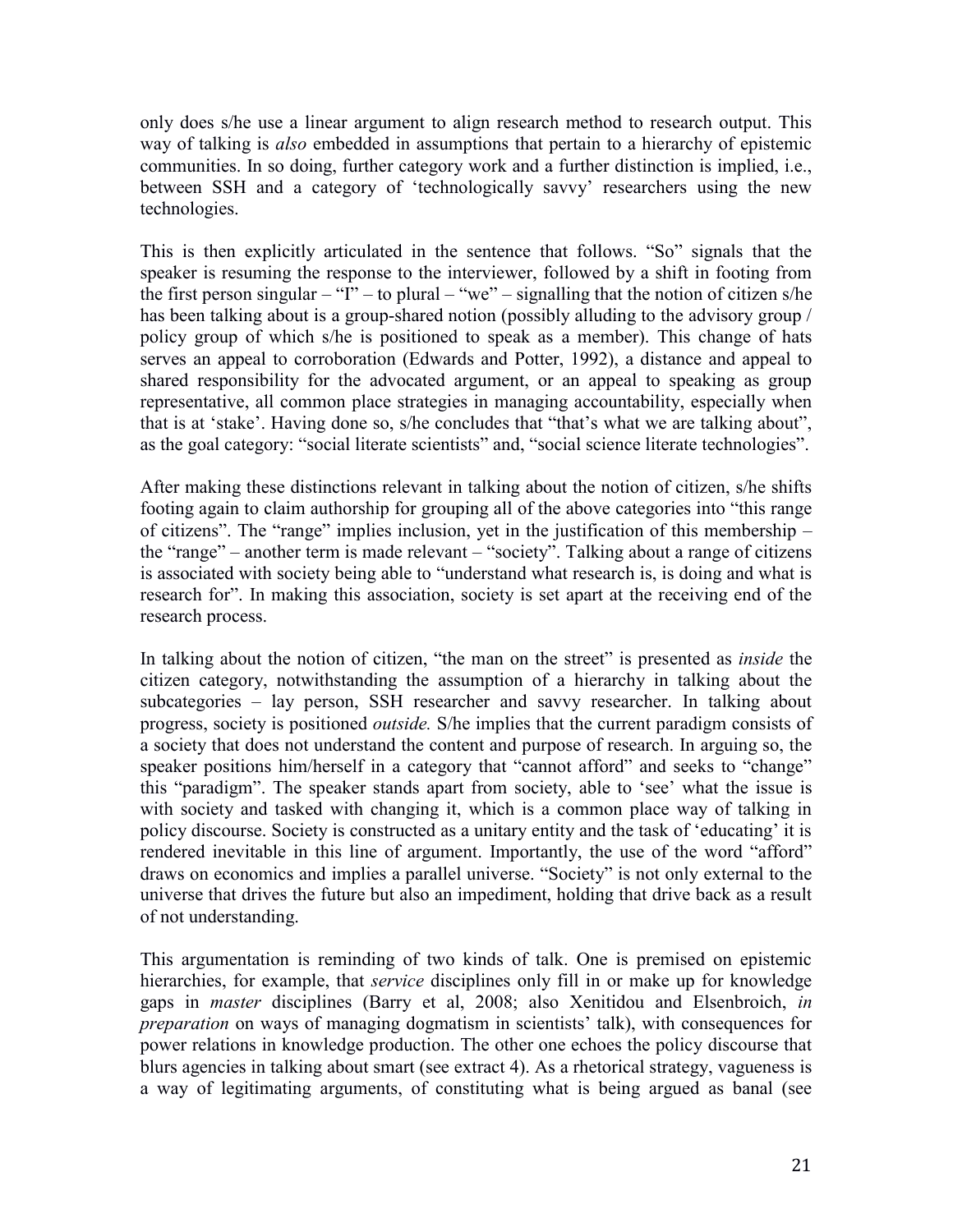Edwards and Potter, 1992); or it is indicative of the assumptions the vagueness is grounded on. In policy discourse, vagueness and definitional looseness are instruments in the service of policy agendas (e.g., loose definitions of smart or intelligence). Employing vagueness rhetorically may also be indicative of dilemmas, requiring vagueness to manage tension, such as that between equality and expertise (Billig et al, 1988).

## **4. Discussion**

In this paper we have interrogated (normative) assumptions on which discourse of smart is based. We have focused on the ways in which discourse performs category construction and what its functions are – as such constructions may include or exclude certain groups – as well as the assumptions and resources used to construct people, society, citizens, and epistemes. Our key task has been guided by our overall aim in the CANDID<sup>4</sup> project summarised in the following: How can communications between all the actors implicated in smart innovation be clarified and improved upon?

We have treated this as a learning exercise. What we learn about inclusion / exclusion and beneficiaries, takes on a number of manifestations. People are linked to internet use as innovators in their own right – the internet being the enabler of information gathering, expression and interaction – and the responsibility is with people to assume these affordances. Conversely, we learn that citizens are often implicated in designs as western males in their 30s, resulting in technologies and systems that are far from inclusive. There are both tech savvy and non-tech savvy citizens, the latter of which *must* use the new technologies, and there is a society that needs educating because 'we' cannot afford to hold back technological advances. We observe a key assumption here that using advanced technologies and accessing information *will* bring about better lives for citizens who are constructed as rational, calculative, responsive and responsible. Technology is put centre stage and constructed as impersonal, in the service and to the benefit of society. The digital single market *will* produce sustainable benefits and take Europe out of a crisis, however, the argument is raised that being (dis)connected in a hyperconnected world should be a matter of right and possibility.

How are these constructed: Claims acquire legitimacy in the use of *extreme case formulations* about the potential for *constant* engagement and having *all* the information. Referring to 'crisis' and being 'on and off track', justifies certain societal requirements and individual qualities (work smarter) as the 'only way' forward, whereby such *desirable* qualities become normative. Alluding to a hierarchy of disciplines and knowledge regimes, justifies the prominence (and leadership) of *master* disciplines. Using 'I mean' is an affirmative way of explaining, while vagueness becomes a rhetorical instrument to signal banality, construct normativity and serve particular agendas. Foregrounding stereotypical assumptions is used to strengthen critique and orient to 'others', while *articulating two sides to a case* performs knowledgeability, rather than personal stakes, and shifting from 'I' to a group, to people in general, illustrates the

 $\overline{a}$ <sup>4</sup> Checking Assumptions aND promoting responsibility In smart Development projects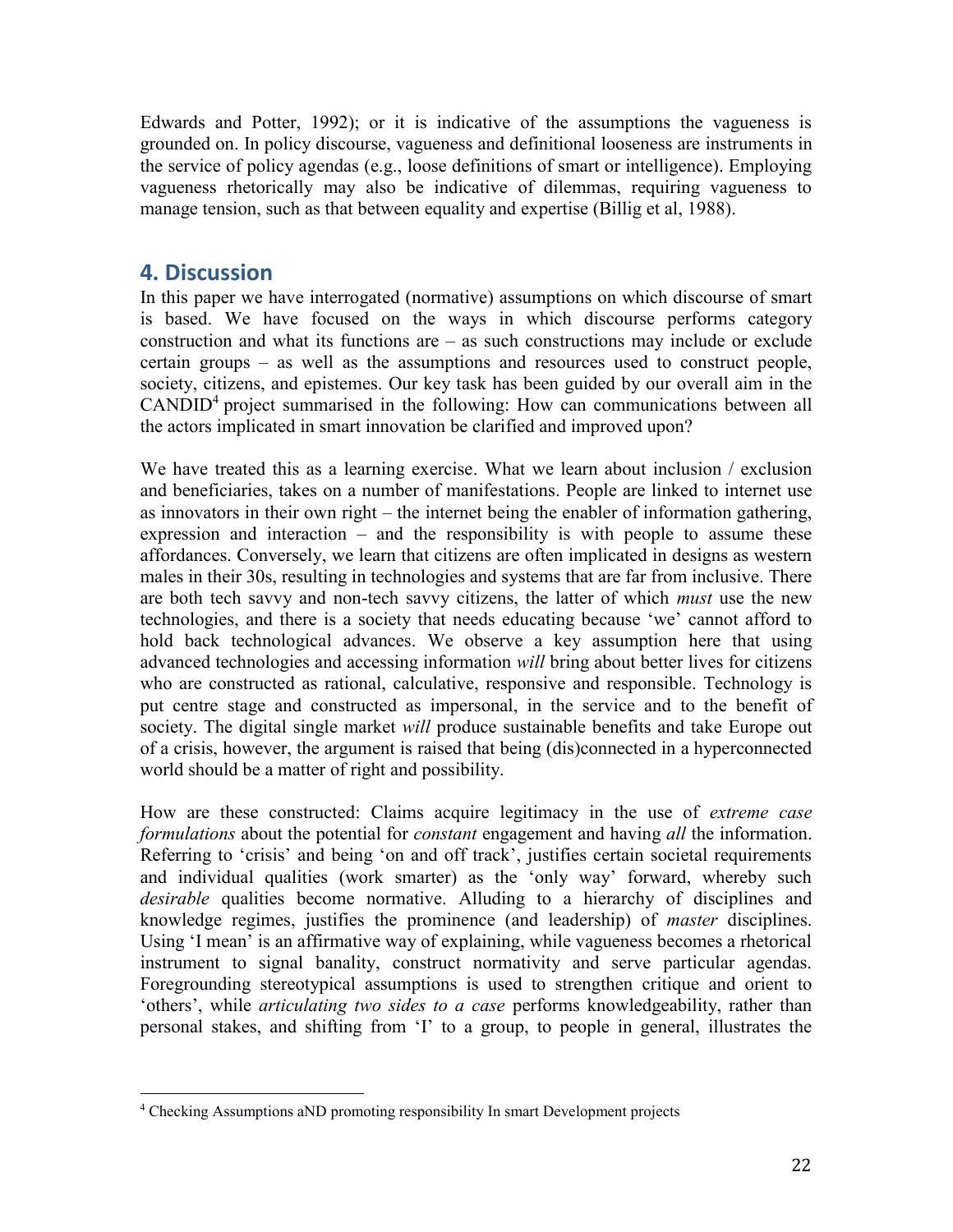entanglement of voices that have stakes in an issue. Finally, 'I don't know', 'maybe' and similar expressions mitigate responsibility to suggest solutions.

These are all ordinary ways of making claims, of managing accountability and positioning, but the workings of these tools are not necessarily obvious to those who use them. While the texts we have considered are very rich in terms of constructions and assumptions, they seem to invariably treat citizens as merely recipients of smart technologies. The key referent, *technology*, (widely cast) is commonly treated as neutral and even if some interaction with the innovation process is implied or put forth as a requirement to ensure successful outcomes, the value of *technology* as *de facto* positive and beneficial is most common place. Depending on context, people are treated as savvy users (for example, in arguing for the changing potential of the Internet) or as in need of education (for example, in talking about the digital skills agenda). Practitioners' talk may include the possibility of opting out of this vision of smart everything, however, in EC texts the vision is constructed as a one way street, a road map with a single road. At a closer look, this construction is particularly vague in pinpointing (human) agency and in so doing, the policy discourse is only accountable to stated challenges to vague categories of place, people and work, for the benefit of which the Digital Agenda claims to act.

This vagueness is also common in talking about 'citizens' in relation to innovation agendas. The citizen category is taken for granted, an unquestioned term in the EU context, connoting a relationship with a civic entity, the nation state and/or the EU via nation-state membership. Even when rights are problematized in relation to the citizen category, what citizenship is and how one is entitled to it still remains unproblematic. Therefore, non-citizens, asylum seekers, immigrants, minorities, people falling in one way or other outside the 'full member' boundary of the term, are rendered invisible. Having said that, accounts in policy circles imply that, notwithstanding citizenship, knowledge hierarchies are still a relevant way of seeing and categorising people, be it "people on the street" or savvy researchers.

The issue at stake, therefore, is persistent and deeply entrenched instrumentalisation of seemingly self-evident assumptions in a dominant discourse of smart: about society, individuals and groups, about agency and knowledge, and in the framing of societal challenges that can only be solved with scientific and technological advances. The consequences for ongoing (mis)communications across the SSH, ICT and policy domains begs the question if the European knowledge society is indeed taken seriously (see Felt, et al, 2007).

We acknowledge that we apply here our own assumptions and gazes, but sharing these kinds of insights with peers across the SSH, ICT and policy domains is a step forward in raising awareness of how innovation discourse is constructed – discourse of smart in particular. By the same token, it is a step in raising awareness of how discourse of smart can be deconstructed in order to unravel and 'see' its built-in assumptions and, thereby, begin to ask more openly if the constructs we come across are genuinely what the authors intend to convey.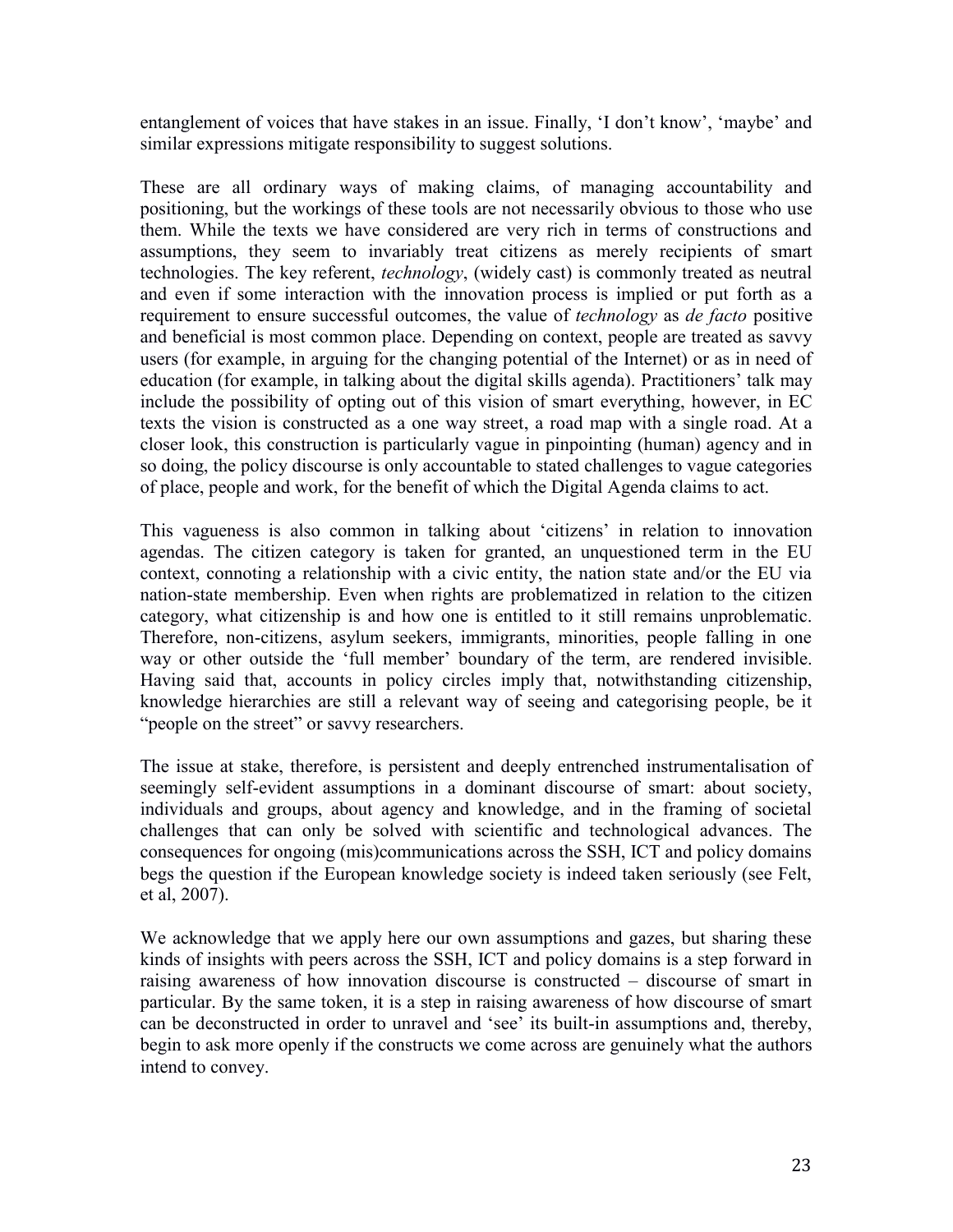## **5. References**

Austin, J. L. (1962). *How To Do Things With Words*. Oxford: Oxford University Press.

- Aarts, E. & Marzano, S. (2003). *The new everyday: views on ambient intelligence*, (Rotterdam: 010 Publishers).
- Barry, A., Born, G. & Weszkalnys, G. (2008). Logics of interdisciplinarity. *Economy and Society* 37(1): 20-49.
- Berger, P. L., & Luckmann, T. (1966). *The social construction of reality: A treatise in the sociology of knowledge*. Harmondsworth: Penguin.
- Billig, M. (1991). *Ideology and Opinions. Studies in Rhetorical Psychology*. London: SAGE.
- Billig, M., Condor, S., Edwards, D., Gane, M., Middleton, D., & Radley, A. (1988). *Ideological dilemmas: A social psychology of everyday thinking*. London: Sage.
- Boltanski, L. & Thevenot, L. (2006). *On Justification. Economies of Worth.* Princeton: Princeton University Press.
- Bozatzis, N. (2009). Occidentalism and accountability: constructing culture and cultural difference in majority Greek talk about the minority in Western Thrace. *Discourse & Society*, 20 (4), 431-453.
- Edley, N. (2001). Analyzing masculinity: Interpretative Repertoires, Ideological Dilemmas and Subject Positions. In M. Wetherell, S. Taylor & S. J. Yates (Eds.), *Discourse as data: A guide for analysis* (pp. 189-228). London: Sage.
- Edwards, D. (1997) *Discourse and Cognition*. London: SAGE
- Drew, P. & Sorjonen, M-L. (2011). Dialogue in Institutional Interactions. IN: van Dijk, T. (ed.) *Discourse Studies* (pp. 191-216). London: Sage.
- Callon, M. (2007). What Does It Mean to Say That Economics Is Performative? In MacKenzie D, Muniesa F & Siu L (eds.), *Do Economists Make Markets? On the Performativity of Economics*. Princeton: Princeton University Press, 311-357.
- Edwards, D., & Potter, J. (1992). *Discursive psychology.* London: Sage.
- European Commission. (2008). *Commission Recommendation of 7 February 2008, on a code of conduct for responsible nanosciences and nanotechnologies research*. Brussels, 07/02/2008 C(2008) 424 final.
- European Commission. (2010a). *EUROPE 2020: A Strategy for Smart, Sustainable and Inclusive Growth*. COM(2010)2020.
- European Commission. (2010b). *A Digital Agenda for Europe: Communication from the Commission*. COM(2010) 245 final/2.
- European Commission. (2011a). *Horizon 2020 - Framework Programme for Research and Innovation: Communication from the Commission to the European Parliament, the Council, the European Economic and Social Committee and the Committee of the Regions*. Brussels, 30.11.2011. COM(2011) 808 final.
- European Commission. (2011b). *Report on the public consultation on eHealth Action Plan 2012-2020*. Report, DG Information Society and Media Directorate-General.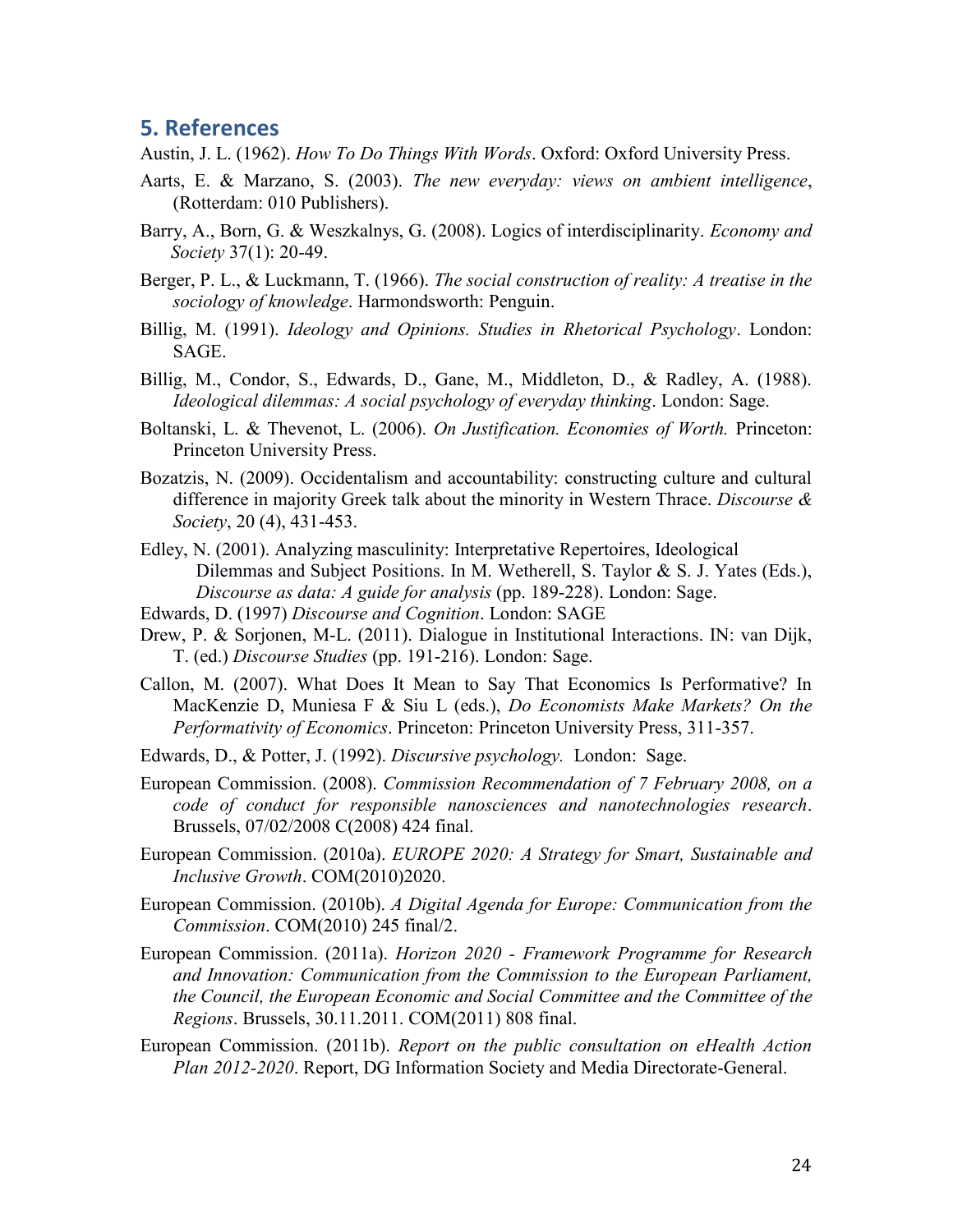- European Commission. (2012a). *Responsible Research and Innovation: Europe's ability to respond to societal challenges*. European Commission.
- European Commission. (2012b). *eHealth Action Plan 2012-2020 - Innovative healthcare for the 21st century*. Brussels, 6.12.2012. COM(2012) 736 final.
- European Commission. (2012c). *Consultation on Future Network Technologies Research and Innovation in HORIZON2020 (workshop report)*. European Commission.European Commission. (2015). *Responsible Research and Innovation (RRI) and Social Sciences and Humanities (SSH) in ICT-related parts of H2020 Work Programme 16-17*. Brussels, 19 October 2015 ADV04/ND/ic.
- Fairclough, N. (2003). *Analysing discourse: Textual analysis for social research*. London: Routledge.
- Felt, U. (Rapporteur) and Wynne, B. (Chairman) (2007). *Taking European Knowledge Society Seriously. Expert Group on Science and Governance to the Science, Economy and Society Directorate*, DG for Research, European Commission. Available at  $\frac{\text{http://ec.europa.eu/research/science-}}{\text{http://ec.europa.eu/research/science-}}$ [society/document\\_library/pdf\\_06/european-knowledge-society\\_en.pdf.](http://ec.europa.eu/research/science-society/document_library/pdf_06/european-knowledge-society_en.pdf)
- Foucault, M. (2009). *The order of things*. Oxford, UK: Routledge. (Original work published 1966).
- Gibson, S. (2013). Milgram's obedience experiments: A rhetorical analysis. *British Journal of Social Psychology*, 52 (2) 290-309.
- Gilbert, G. N., & Mulkay, M. (1984). *Opening Pandora's box: A sociological analysis of scientists' discourse*. Cambridge, UK: Cambridge University Press.
- Goffman, E. (1981). Forms of Talk. Pennsylvania: University of Pennsylvania Press.
- Hayter, D. & Hegarty, P. (2015). A genealogy of postmodern subjects: Discourse analysis and late capitalism. *Theory & Psychology* 2015, Vol. 25(3) 369–387.
- Jorgensen, M. & Phillips, L. (2002). *Discourse Analysis as Theory and Method*. London: Sage.
- Latour, B. (2005). *Reassembling the Social: An Introduction to Actor-Network-Theory*. Oxford University Press.
- Lowy, I. (1992). The strength of loose concepts. History of Science, xxx, 371–396.
- Lynch, M. P. (2016). How the internet promotes a 'new way of knowing,' according to philosopher Michael P. Lynch. TechRepublic talks to philosopher Michael P. Lynch about how our overreliance on 'Google-knowing' has implications for the way we think and the information we trust. By [Hope Reese|](http://www.techrepublic.com/meet-the-team/us/hope-reese/) March 22, 2016, 2:50 AM PST.
- McKinlay, A. & McVittie, C. (2008). *Social psychology and discourse*. Malden, MA; Oxford: Wiley-Blackwell Pub.
- Mumby, D. K. and Mease, J. (2011). Organizational Discourse. IN: van Dijk, T. (ed.) *Discourse Studies* (pp. 283-302). London: Sage.
- Pomerantz, A. (1986). Extreme case formulations: A new way of legitimating claims. *Human Studies, 9,* 219-230.
- Potter, J. (1996) *Representing Reality*. London: Sage.